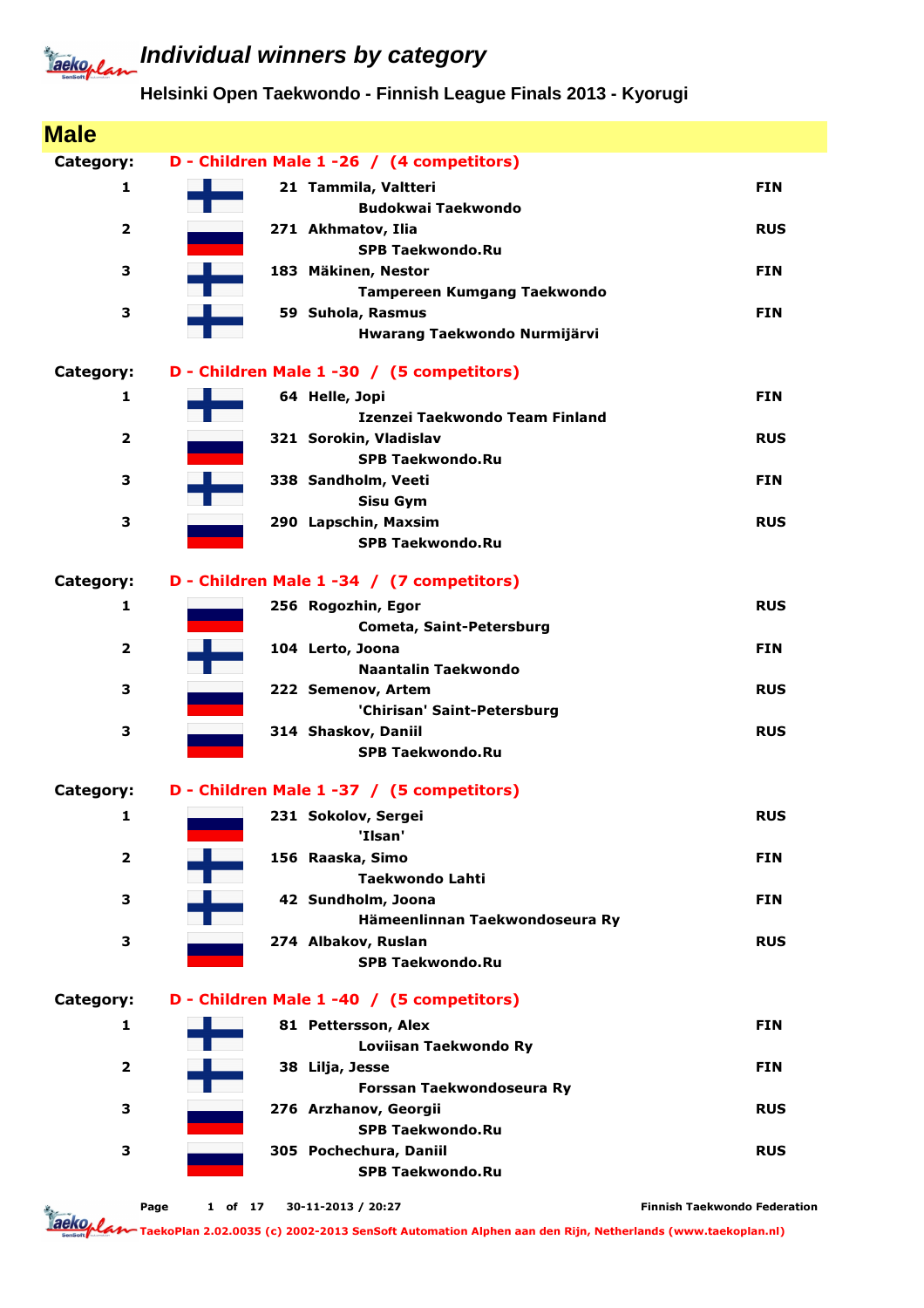## **Individual winners by category**

**Helsinki Open Taekwondo - Finnish League Finals 2013 - Kyorugi**

| <b>Male</b>             |                                                    |            |
|-------------------------|----------------------------------------------------|------------|
| Category:               | D - Children Male 1 -46 / (2 competitors)          |            |
| 1                       | 329 Stetcko, Sergei                                | <b>RUS</b> |
|                         | <b>Strelets SPB</b>                                |            |
| $\overline{\mathbf{2}}$ | 211 Helander, Mikko                                | <b>FIN</b> |
|                         | <b>Yong Taekwondo</b>                              |            |
| Category:               | D - Children Male 1 -50 / (4 competitors)          |            |
| 1                       | 328 Evtiukhov, Dmitrii                             | <b>RUS</b> |
|                         | <b>Strelets SPB</b>                                |            |
| $\overline{2}$          | 161 Närhi, Roni                                    | <b>FIN</b> |
|                         | <b>Doboksport Tampere</b>                          |            |
| з                       | 136 Formin, Egor                                   | <b>RUS</b> |
| 3                       | <b>SPB Taekwondo.Ru</b>                            | <b>FIN</b> |
|                         | 152 Harviala, Jasper<br><b>Doboksport Tampere</b>  |            |
|                         |                                                    |            |
| Category:               | D - Children Male 2 - 26 / (4 competitors)         |            |
| 1                       | 327 Zharkov, Nikita                                | <b>RUS</b> |
|                         | <b>SPB Taekwondo.Ru</b>                            |            |
| $\overline{\mathbf{2}}$ | 224 Vorobkalo, Kirill                              | <b>RUS</b> |
| 3                       | 'Chirisan' Saint-Petersburg<br>283 Kondratev, Egor | <b>RUS</b> |
|                         | <b>SPB Taekwondo.Ru</b>                            |            |
| 3                       | 167 Leskinen, Luca                                 | <b>FIN</b> |
|                         | Taekwondourheilijat 2011                           |            |
| Category:               | D - Children Male 2 -30 / (4 competitors)          |            |
| 1                       | 163 Ståhl, Joni                                    | <b>FIN</b> |
|                         | Taekwondourheilijat 2011                           |            |
| $\overline{\mathbf{2}}$ | 144 Västelä, Teemu                                 | <b>FIN</b> |
|                         | Riihimäen Taekwondo Ry                             |            |
| з                       | 217 Kalachev, Artem                                | <b>RUS</b> |
|                         | 'Chirisan' Saint-Petersburg                        |            |
| 3                       | 316 Shuleshko, Kirill                              | <b>RUS</b> |
|                         | <b>SPB Taekwondo.Ru</b>                            |            |
| Category:               | D - Children Male 2 -34 / (11 competitors)         |            |
| 1                       | 241 Gedike, Daniel                                 | <b>RUS</b> |
|                         | <b>Cometa, Saint-Petersburg</b>                    |            |
| 2                       | 229 Kuzema, Vsevolod                               | <b>RUS</b> |
|                         | 'Ilsan'                                            |            |
| 3                       | 322 Timofeev, Maksim                               | <b>RUS</b> |
|                         | <b>SPB Taekwondo.Ru</b>                            |            |
| 3                       | 125 Syrjänen, Pekka                                | <b>FIN</b> |
|                         | Porin Taekwondoseura Ry                            |            |

Finnish Taekwondo Federation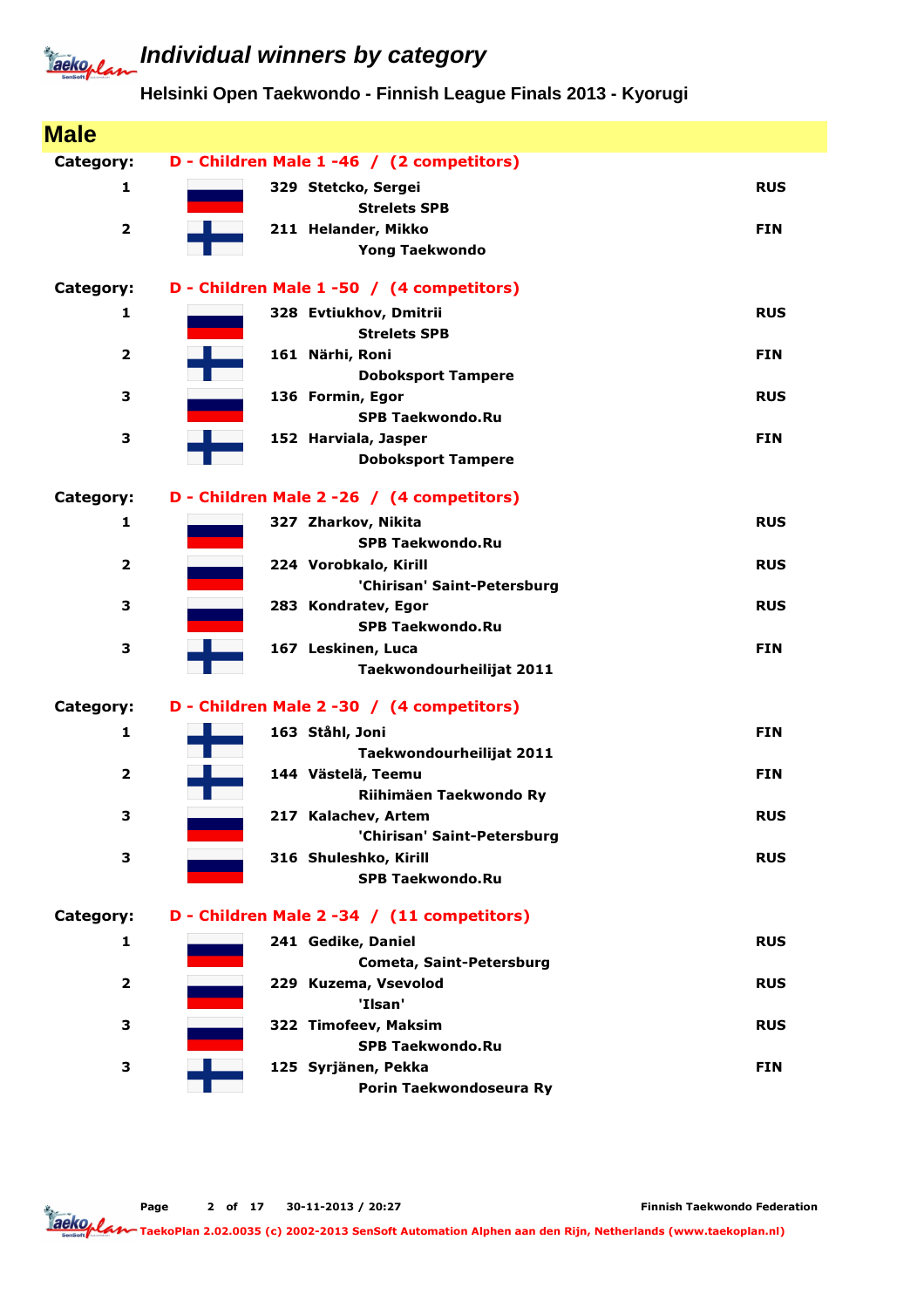### **Helsinki Open Taekwondo - Finnish League Finals 2013 - Kyorugi**

| <b>Male</b>             |                                                     |            |
|-------------------------|-----------------------------------------------------|------------|
| Category:               | D - Children Male 2 -37 / (5 competitors)           |            |
| 1                       | 128 Saikko, Atte                                    | <b>FIN</b> |
|                         | Porvoon Taekwondoseura Ry                           |            |
| $\overline{2}$          | 249 Mikhailov, Stepan                               | <b>RUS</b> |
|                         | <b>Cometa, Saint-Petersburg</b>                     |            |
| 3                       | 225 Zhiganov, Dmitrii                               | <b>RUS</b> |
|                         | 'Chirisan' Saint-Petersburg                         |            |
| 3                       | 245 Kovalev, Aleksandr                              | <b>RUS</b> |
|                         | Cometa, Saint-Petersburg                            |            |
| Category:               | D - Children Male 2 -40 / (6 competitors)           |            |
| 1                       | 173 Quinones, Eddie                                 | <b>FIN</b> |
|                         | Taekwondourheilijat 2011                            |            |
| 2                       | 234 Alymov, Maksim                                  | <b>RUS</b> |
|                         | Cometa, Saint-Petersburg                            |            |
| 3                       | 242 Gysev, Vladimir                                 | <b>RUS</b> |
|                         | <b>Cometa, Saint-Petersburg</b>                     |            |
| 3                       | 267 Vjugin, Konstantin                              | <b>RUS</b> |
|                         | <b>Cometa, Saint-Petersburg</b>                     |            |
| Category:               | D - Children Male 2 +50 / (2 competitors)           |            |
| 1                       | 244 Kopachev, Anton                                 | <b>RUS</b> |
|                         | Cometa, Saint-Petersburg                            |            |
| $\overline{\mathbf{2}}$ | 140 Lehtonen, Lassi                                 | <b>FIN</b> |
|                         | Riihimäen Taekwondo Ry                              |            |
| Category:               | C2 - Children Male 2 -37 / (2 competitors)          |            |
| 1                       | 46 Koivusalo, Lauri                                 | <b>FIN</b> |
|                         | Helsingin Taekwondoseura Ry                         |            |
| $\overline{\mathbf{2}}$ | 61 Tikkala, Tuukka                                  | <b>FIN</b> |
|                         | Hwarang Taekwondo Nurmijärvi                        |            |
|                         |                                                     |            |
| Category:               | C2 - Children Male 2 -41 / (4 competitors)          |            |
| 1                       | 301 Panin, Edgar                                    | <b>RUS</b> |
|                         | <b>SPB Taekwondo.Ru</b><br>279 Dvurekov, Dmitrii    | <b>RUS</b> |
| 2                       | <b>SPB Taekwondo.Ru</b>                             |            |
| 3                       | 176 Sarala, Severi                                  | <b>FIN</b> |
|                         | Taekwondourheilijat 2011                            |            |
| 3                       | 204 Koskinen, Oskari                                | <b>FIN</b> |
|                         | <b>Turun Taekwondo Ry</b>                           |            |
| Category:               | C2 - Children Male 2 -49 / (2 competitors)          |            |
|                         |                                                     |            |
| 1                       | 63 Viinanen, Oskari<br>Hwarang Taekwondo Nurmijärvi | <b>FIN</b> |
| $\overline{2}$          | 141 Salonen, Eemil                                  | <b>FIN</b> |
|                         | Riihimäen Taekwondo Ry                              |            |
|                         |                                                     |            |

Page 3 of 17 30-11-2013 / 20:27

Finnish Taekwondo Federation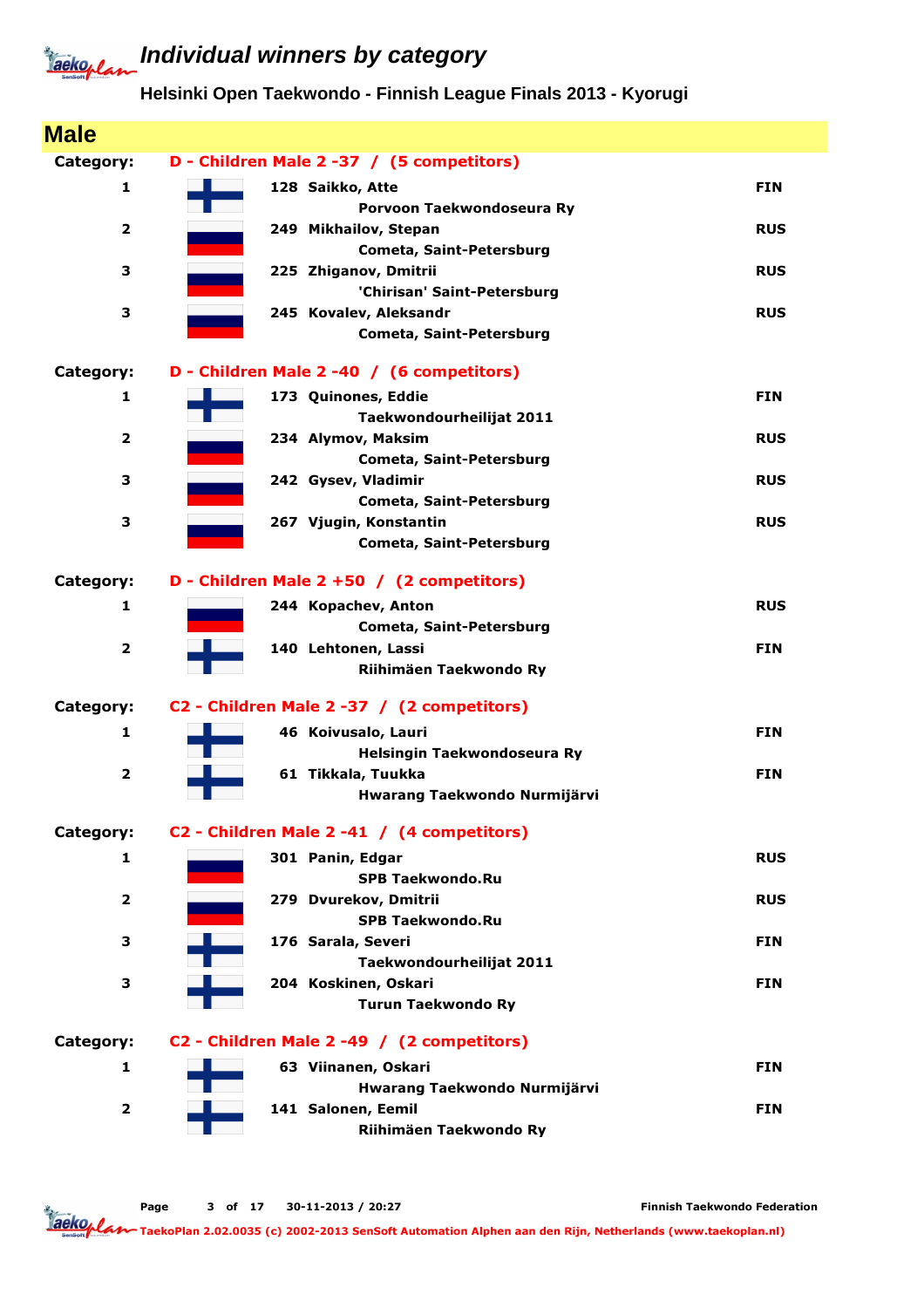### **Individual winners by category**

#### **Helsinki Open Taekwondo - Finnish League Finals 2013 - Kyorugi**

| <b>Male</b>             |                                            |            |
|-------------------------|--------------------------------------------|------------|
| Category:               | C2 - Children Male 2 -53 / (3 competitors) |            |
| 1                       | 298 Nikolin, Sergey                        | <b>RUS</b> |
|                         | <b>SPB Taekwondo.Ru</b>                    |            |
| $\overline{\mathbf{2}}$ | 307 Samsonov, Sergey                       | <b>RUS</b> |
|                         | <b>SPB Taekwondo.Ru</b>                    |            |
| 3                       | 121 Karlsson, Sebastian                    | <b>FIN</b> |
|                         | Paraisten Taekwondo Ry                     |            |
| Category:               | C2 - Children Male 2 -61 / (2 competitors) |            |
| 1                       | 205 Lauas, Joonatan                        | <b>FIN</b> |
|                         | <b>Turun Taekwondo Ry</b>                  |            |
| $\overline{\mathbf{2}}$ | 124 Syrjänen, Eero                         | <b>FIN</b> |
|                         | Porin Taekwondoseura Ry                    |            |
| Category:               | B - Juniors Male 1 -45 / (4 competitors)   |            |
| 1                       | 240 Dadashov, Maksud                       | <b>RUS</b> |
|                         | Cometa, Saint-Petersburg                   |            |
| $\overline{\mathbf{2}}$ | 159 Väyrynen, Aleksi                       | <b>FIN</b> |
|                         | Taekwondourheilijat 2011                   |            |
| з                       | 108 Soinio, Keijo                          | <b>FIN</b> |
|                         | <b>Naantalin Taekwondo</b>                 |            |
| 3                       | 157 Haavisto, Tuomas                       | <b>FIN</b> |
|                         | Taekwondo Moodo Loppi                      |            |
| Category:               | B - Juniors Male 1 -48 / (2 competitors)   |            |
| 1                       | 12 Rautsala, Marcus                        | <b>FIN</b> |
|                         | <b>Budokwai Taekwondo</b>                  |            |
| $\overline{\mathbf{2}}$ | 9 Pohjanjoki, Matias                       | <b>FIN</b> |
|                         | <b>Budokwai Taekwondo</b>                  |            |
| Category:               | B - Juniors Male 1 -51 / (2 competitors)   |            |
| 1                       | 19 Surakka, Tuomas                         | <b>FIN</b> |
|                         | <b>Budokwai Taekwondo</b>                  |            |
| $\overline{2}$          | 318 Sinyavin, Yury                         | <b>RUS</b> |
|                         | <b>SPB Taekwondo.Ru</b>                    |            |
| Category:               | B - Juniors Male 1 -55 / (4 competitors)   |            |
| 1                       | 247 Levchenko, Mihail                      | <b>RUS</b> |
|                         | Cometa, Saint-Petersburg                   |            |
| $\overline{\mathbf{2}}$ | 275 Anisimov, Aleksey                      | <b>RUS</b> |
|                         | <b>SPB Taekwondo.Ru</b>                    |            |
| 3                       | 272 Akhmetshin, Timur                      | <b>RUS</b> |
|                         | <b>SPB Taekwondo.Ru</b>                    |            |
| з                       | 312 Sedakov, Vladimir                      | <b>RUS</b> |
|                         | <b>SPB Taekwondo.Ru</b>                    |            |

Page 4 of 17 30-11-2013 / 20:27

Finnish Taekwondo Federation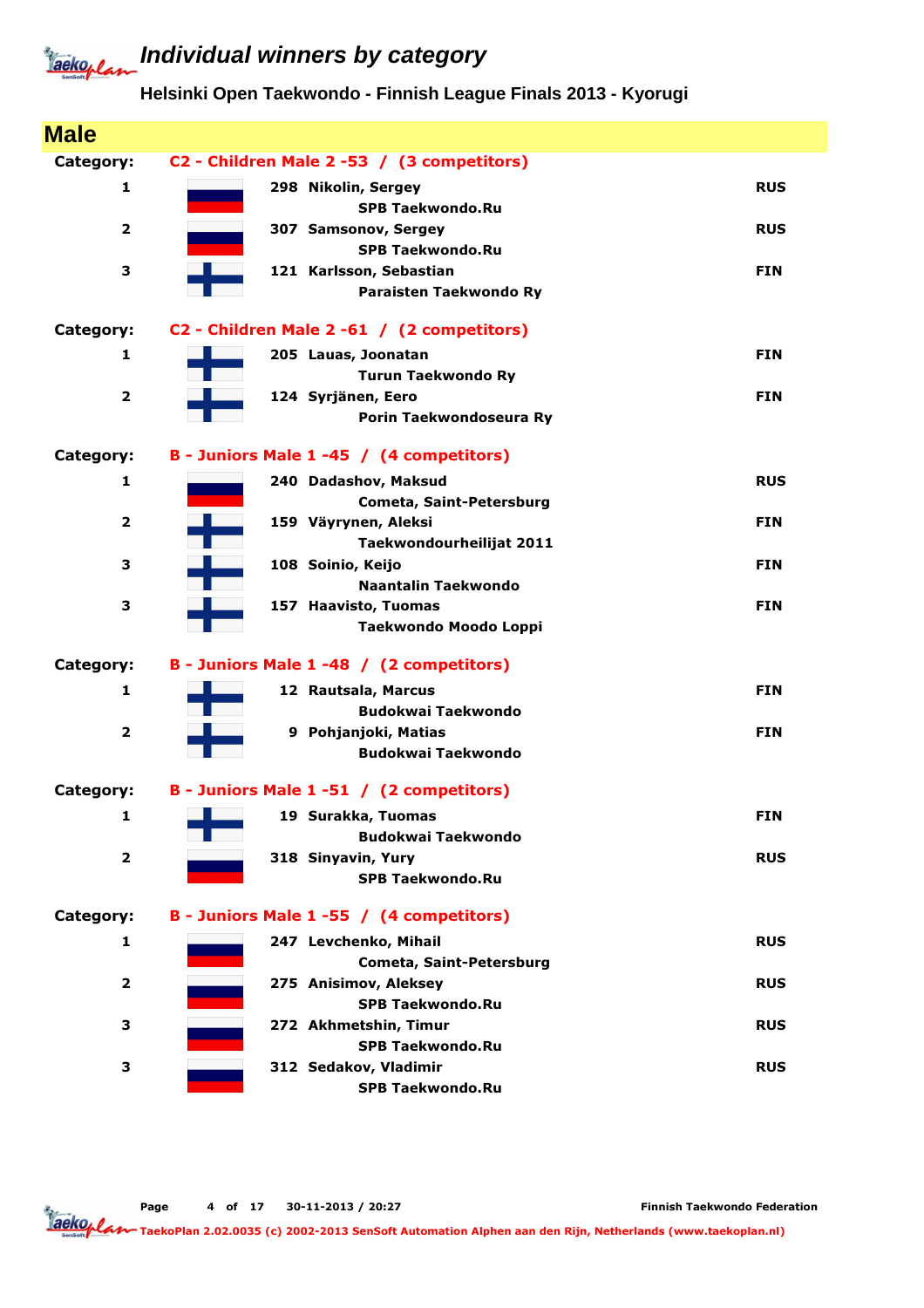### **Individual winners by category**

#### **Helsinki Open Taekwondo - Finnish League Finals 2013 - Kyorugi**

| <b>Male</b>             |                                                  |            |
|-------------------------|--------------------------------------------------|------------|
| Category:               | B - Juniors Male 1 -59 / (5 competitors)         |            |
| 1                       | 285 Kozodoi, Yuriy                               | <b>RUS</b> |
|                         | <b>SPB Taekwondo.Ru</b>                          |            |
| $\overline{2}$          | 184 Mimouni, Anas                                | <b>FIN</b> |
|                         | Tampereen Kumgang Taekwondo                      |            |
| з                       | 118 Vuori, Miika                                 | <b>FIN</b> |
|                         | <b>Paimion Taekwondo Ry</b>                      |            |
| з                       | 202 Peltonen, Jesse<br>Toijalan Taekwondo - Chun | <b>FIN</b> |
|                         |                                                  |            |
| Category:               | B - Juniors Male 1 -68 / (3 competitors)         |            |
| 1                       | 14 Rezaii, Reza                                  | <b>FIN</b> |
|                         | <b>Budokwai Taekwondo</b>                        |            |
| 2                       | 7 Närhi, Pessi                                   | <b>FIN</b> |
|                         | <b>Budokwai Taekwondo</b>                        |            |
| 3                       | 149 Lehtinen, Jimi                               | <b>FIN</b> |
|                         | Salon Taekwondoseura Ry                          |            |
| Category:               | B - Juniors Male $1 + 78$ / (3 competitors)      |            |
| 1                       | 309 Sedakov, Alexander                           | <b>RUS</b> |
|                         | <b>SPB Taekwondo.Ru</b>                          |            |
| $\overline{2}$          | 129 Laine, Nico                                  | <b>FIN</b> |
|                         | <b>Budokwai Taekwondo</b>                        |            |
| 3                       | 302 Pavlik, Danila                               | <b>RUS</b> |
|                         | <b>SPB Taekwondo.Ru</b>                          |            |
| Category:               | B - Juniors Male 2 -59 / (2 competitors)         |            |
| 1                       | 193 Eloranta, Aleksi                             | <b>FIN</b> |
|                         | Tapiolan Taekwondo Hwang                         |            |
| $\overline{\mathbf{2}}$ | 319 Skvortcov, Sergei                            | <b>RUS</b> |
|                         | <b>SPB Taekwondo.Ru</b>                          |            |
| Category:               | B - Juniors Male 2 -68 / (3 competitors)         |            |
| 1                       | 270 Abakumov, Roman                              | <b>RUS</b> |
|                         | <b>SPB Taekwondo.Ru</b>                          |            |
| $\overline{2}$          | 153 Tonnov, Ingo                                 | <b>FIN</b> |
|                         | Soukan Taekwondo Klubi                           |            |
| 3                       | 51 Naeemi, Jafar                                 | <b>FIN</b> |
|                         | Herttoniemen Taekwondo Hwang                     |            |
| Category:               | B - Juniors Male 2 -78 / (3 competitors)         |            |
| 1                       | 333 Osipov, Daniil                               | <b>RUS</b> |
|                         | Taekwondo.Ru                                     |            |
| $\overline{2}$          | 132 Rytinki, Valtteri                            | <b>FIN</b> |
|                         | Rauman Taekwondo Ry                              |            |
| 3                       | 36 Zhang, Willie                                 | <b>FIN</b> |
|                         | <b>Espoo Hwarang Team Ry</b>                     |            |

Page 5 of 17 30-11-2013 / 20:27

Finnish Taekwondo Federation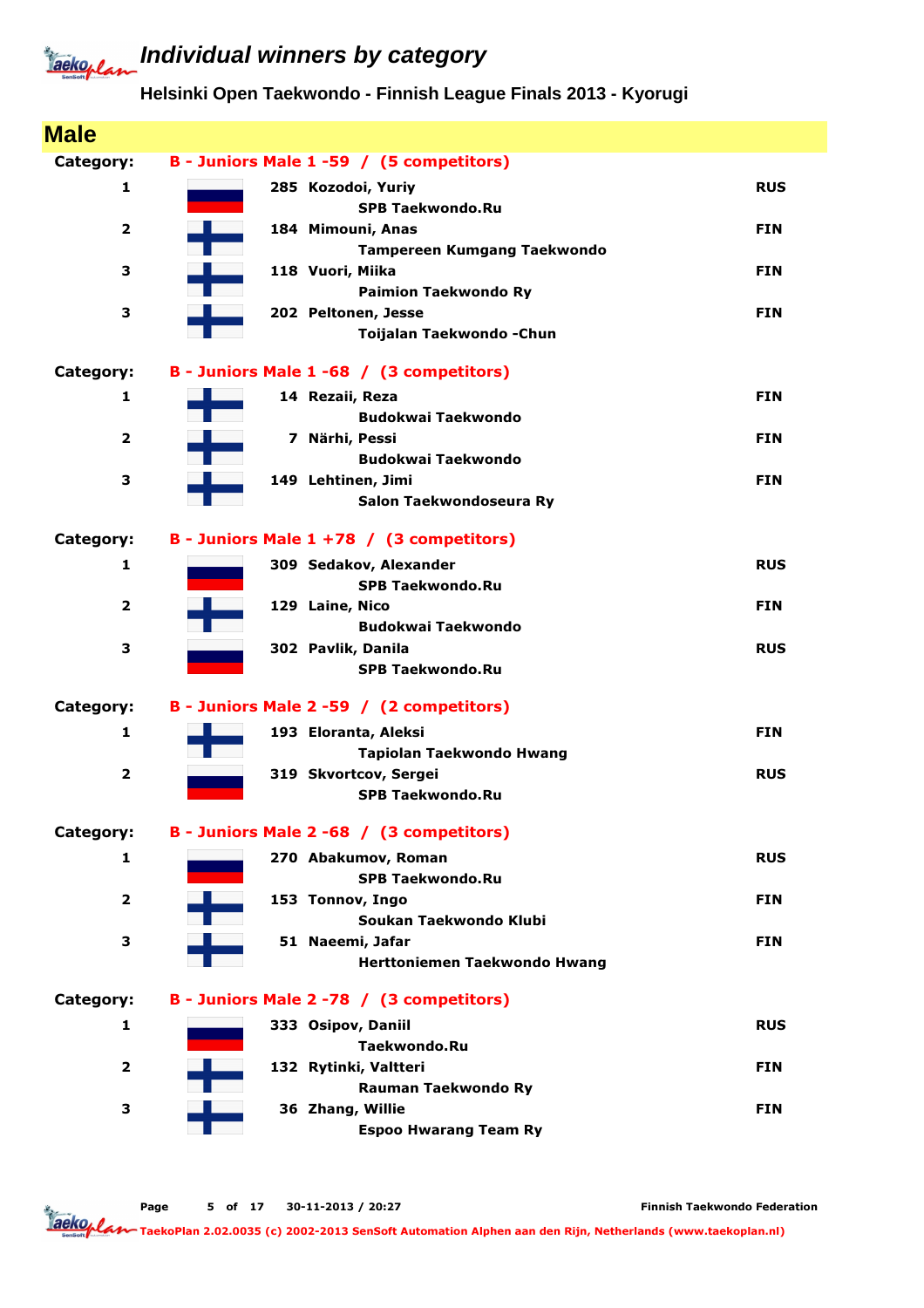### **Helsinki Open Taekwondo - Finnish League Finals 2013 - Kyorugi**

| <b>Male</b>             |                                                        |                                     |
|-------------------------|--------------------------------------------------------|-------------------------------------|
| Category:               | R1 - Open Male 1 -58 / (6 competitors)                 |                                     |
| 1                       | 70 Laitinen, Mikko                                     | <b>FIN</b>                          |
|                         | Klaukkalan Tae Kwon Do Ry                              |                                     |
| $\overline{\mathbf{2}}$ | 344 Galaktionov, Aleksandre                            | <b>EST</b>                          |
|                         | <b>Team Estonia</b>                                    |                                     |
| 3                       | 188 Nurisalo, Patrik                                   | <b>FIN</b>                          |
|                         | <b>Tampereen Kumgang Taekwondo</b>                     |                                     |
| 3                       | 127 Rinne, Kristian<br>Porvoon Taekwondoseura Ry       | <b>FIN</b>                          |
| Category:               | R1 - Open Male 1 -63 / (2 competitors)                 |                                     |
| $\mathbf{1}$            | 186 Nurisalo, Aleksi                                   | <b>FIN</b>                          |
|                         | <b>Tampereen Kumgang Taekwondo</b>                     |                                     |
| $\overline{2}$          | 78 Lahtinen, Toni                                      | <b>FIN</b>                          |
|                         | Loviisan Taekwondo Ry                                  |                                     |
| Category:               | R1 - Open Male 1 -68 / (6 competitors)                 |                                     |
| 1                       | 264 Sipovich, Egor                                     | <b>RUS</b>                          |
|                         | <b>Cometa, Saint-Petersburg</b>                        |                                     |
| $\overline{2}$          | 191 Peltonen, Jussi                                    | <b>FIN</b>                          |
|                         | <b>Tampereen Kumgang Taekwondo</b>                     |                                     |
| 3                       | 91 Virolainen, Alexandre<br><b>Malmin Taekwondo Ry</b> | <b>FIN</b>                          |
| 3                       | 69 Jokinen, Jesse                                      | <b>FIN</b>                          |
|                         | Klaukkalan Tae Kwon Do Ry                              |                                     |
| Category:               | R1 - Open Male 1 -74 / (4 competitors)                 |                                     |
| 1                       | 72 Räsänen, Terho                                      | <b>FIN</b>                          |
|                         | Klaukkalan Tae Kwon Do Ry                              |                                     |
| $\overline{\mathbf{2}}$ | 187 Nurisalo, Joel                                     | <b>FIN</b>                          |
|                         | <b>Tampereen Kumgang Taekwondo</b>                     |                                     |
| З                       | 151 Pusa, Juha                                         | <b>FIN</b>                          |
|                         | Salon Taekwondoseura Ry                                |                                     |
| 3                       | 199 Jaakkola, Jere<br>Toijalan Taekwondo - Chun        | <b>FIN</b>                          |
|                         |                                                        |                                     |
| Category:               | R1 - Open Male 1 -80 / (2 competitors)                 |                                     |
| 1                       | 351 Leinberg, Filipp                                   | <b>EST</b>                          |
|                         | <b>Team Estonia</b>                                    |                                     |
| $\overline{2}$          | 311 Sedakov, Alexander                                 | <b>RUS</b>                          |
|                         | <b>SPB Taekwondo.Ru</b>                                |                                     |
| Category:               | R1 - Open Male $1 + 87$ / (3 competitors)              |                                     |
| 1                       | 122 Sedakov, Alexander                                 | <b>RUS</b>                          |
|                         | <b>SPB Taekwondo.Ru</b>                                |                                     |
| $\mathbf{2}$            | 105 Pavlik, Danila<br><b>SPB Taekwondo.Ru</b>          | <b>RUS</b>                          |
| 3                       | 145 Laine, Nico                                        | <b>FIN</b>                          |
|                         | <b>Budokwai Taekwondo</b>                              |                                     |
|                         |                                                        |                                     |
| ь.                      | 30-11-2013 / 20:27<br>Page<br>6 of 17                  | <b>Finnish Taekwondo Federation</b> |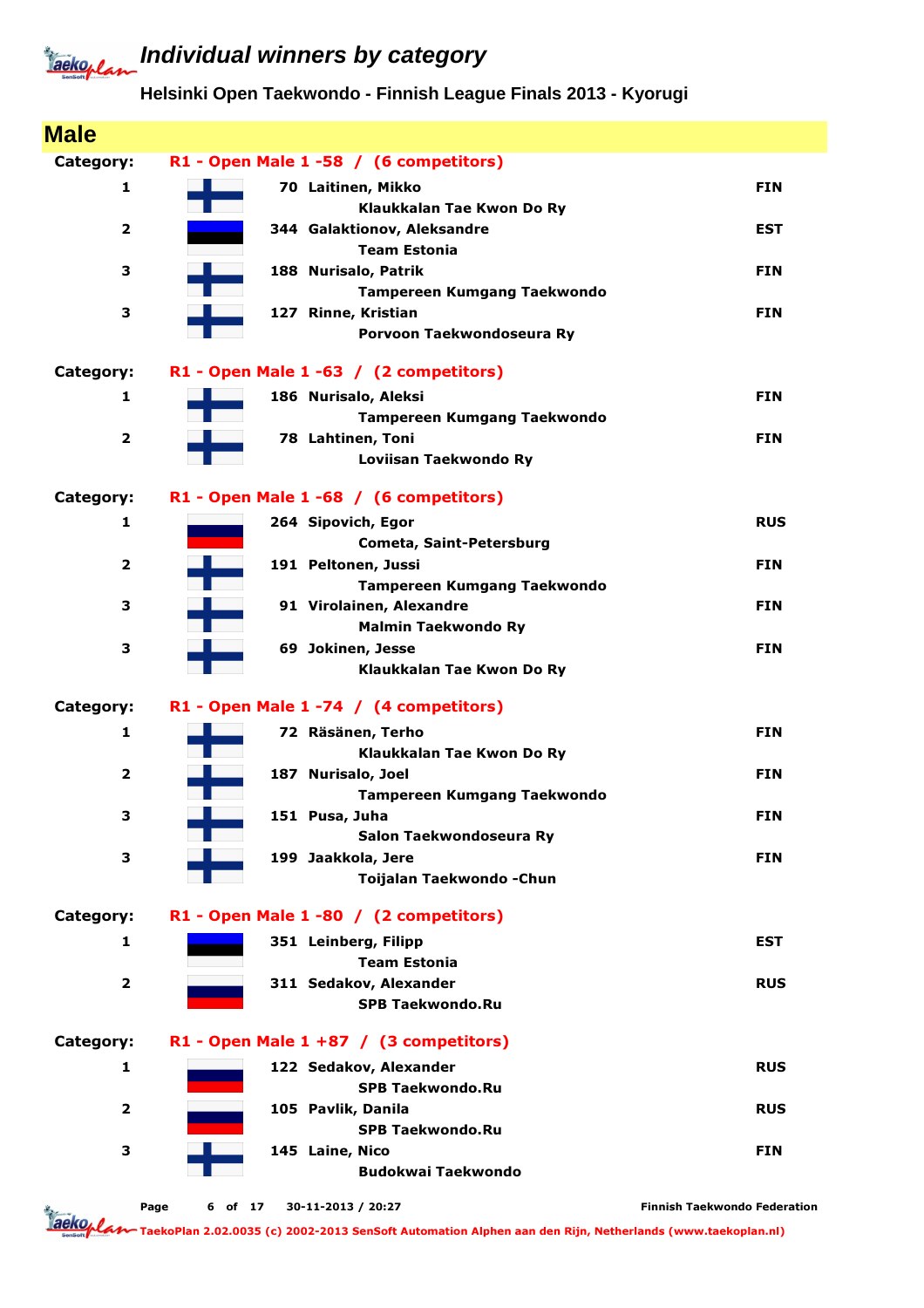### **Individual winners by category**

#### **Helsinki Open Taekwondo - Finnish League Finals 2013 - Kyorugi**

| S - Seniors Male 30 -80 / (2 competitors)         |                                                                                                                                                                                                                                                                                                                                                                             |
|---------------------------------------------------|-----------------------------------------------------------------------------------------------------------------------------------------------------------------------------------------------------------------------------------------------------------------------------------------------------------------------------------------------------------------------------|
| 49 Kuznetsov, Ivan                                | <b>FIN</b>                                                                                                                                                                                                                                                                                                                                                                  |
| Herttoniemen Taekwondo Hwang                      |                                                                                                                                                                                                                                                                                                                                                                             |
| 86 Kanerva, Harri                                 | <b>FIN</b>                                                                                                                                                                                                                                                                                                                                                                  |
| <b>Malmin Taekwondo Ry</b>                        |                                                                                                                                                                                                                                                                                                                                                                             |
| S - Seniors Male 30 +80 / (4 competitors)         |                                                                                                                                                                                                                                                                                                                                                                             |
| 210 Montonen, Ville                               | <b>FIN</b>                                                                                                                                                                                                                                                                                                                                                                  |
| Vihdin Taekwondoseura Ry                          |                                                                                                                                                                                                                                                                                                                                                                             |
| 50 Lipatov, Vitaly                                | <b>FIN</b>                                                                                                                                                                                                                                                                                                                                                                  |
|                                                   |                                                                                                                                                                                                                                                                                                                                                                             |
|                                                   | <b>FIN</b>                                                                                                                                                                                                                                                                                                                                                                  |
|                                                   |                                                                                                                                                                                                                                                                                                                                                                             |
| H - Adults Male 2 -68 / (4 competitors)           |                                                                                                                                                                                                                                                                                                                                                                             |
| 52 Saja, Mikael                                   | <b>FIN</b>                                                                                                                                                                                                                                                                                                                                                                  |
| Herttoniemen Taekwondo Hwang                      |                                                                                                                                                                                                                                                                                                                                                                             |
| 142 Syrjä, Jani                                   | <b>FIN</b>                                                                                                                                                                                                                                                                                                                                                                  |
|                                                   |                                                                                                                                                                                                                                                                                                                                                                             |
|                                                   | <b>FIN</b>                                                                                                                                                                                                                                                                                                                                                                  |
|                                                   |                                                                                                                                                                                                                                                                                                                                                                             |
|                                                   | <b>FIN</b>                                                                                                                                                                                                                                                                                                                                                                  |
|                                                   |                                                                                                                                                                                                                                                                                                                                                                             |
| H - Adults Male $2 + 87$ / (3 competitors)        |                                                                                                                                                                                                                                                                                                                                                                             |
| 358 Montonen, Ville                               | <b>FIN</b>                                                                                                                                                                                                                                                                                                                                                                  |
| Vihdin Taekwondoseura Ry                          |                                                                                                                                                                                                                                                                                                                                                                             |
| 175 Saha, Jaakko                                  | <b>FIN</b>                                                                                                                                                                                                                                                                                                                                                                  |
|                                                   |                                                                                                                                                                                                                                                                                                                                                                             |
|                                                   | <b>EST</b>                                                                                                                                                                                                                                                                                                                                                                  |
|                                                   |                                                                                                                                                                                                                                                                                                                                                                             |
| E1 - Children Male 1 -26 / (6 competitors)        |                                                                                                                                                                                                                                                                                                                                                                             |
| 337 Vainiomäki, Rene                              | <b>FIN</b>                                                                                                                                                                                                                                                                                                                                                                  |
| <b>Sisu Gym</b>                                   |                                                                                                                                                                                                                                                                                                                                                                             |
| 114 Rantala, Arttu                                | <b>FIN</b>                                                                                                                                                                                                                                                                                                                                                                  |
| <b>Paimion Taekwondo Ry</b>                       |                                                                                                                                                                                                                                                                                                                                                                             |
| 254 Razuvaev, Artem                               | <b>RUS</b>                                                                                                                                                                                                                                                                                                                                                                  |
|                                                   |                                                                                                                                                                                                                                                                                                                                                                             |
|                                                   | <b>RUS</b>                                                                                                                                                                                                                                                                                                                                                                  |
|                                                   |                                                                                                                                                                                                                                                                                                                                                                             |
| E1 - Children Male 1 -28 / (2 competitors)        |                                                                                                                                                                                                                                                                                                                                                                             |
| 251 Pleshanov, Daniil                             | <b>RUS</b>                                                                                                                                                                                                                                                                                                                                                                  |
|                                                   |                                                                                                                                                                                                                                                                                                                                                                             |
| Cometa, Saint-Petersburg                          |                                                                                                                                                                                                                                                                                                                                                                             |
| 57 Myllynen, Niko<br>Hwarang Taekwondo Nurmijärvi | <b>FIN</b>                                                                                                                                                                                                                                                                                                                                                                  |
|                                                   | Herttoniemen Taekwondo Hwang<br>68 Jokinen, Sami<br>Klaukkalan Tae Kwon Do Ry<br>Riihimäen Taekwondo Ry<br>168 Leskinen, Sami<br>Taekwondourheilijat 2011<br>164 Laaksonen, Lasse<br>Taekwondourheilijat 2011<br>Taekwondourheilijat 2011<br>353 Afanasjev, Aleksandr<br><b>Team Estonia</b><br>Cometa, Saint-Petersburg<br>255 Rogatykh, Pavel<br>Cometa, Saint-Petersburg |

Page 7 of 17 30-11-2013 / 20:27

Finnish Taekwondo Federation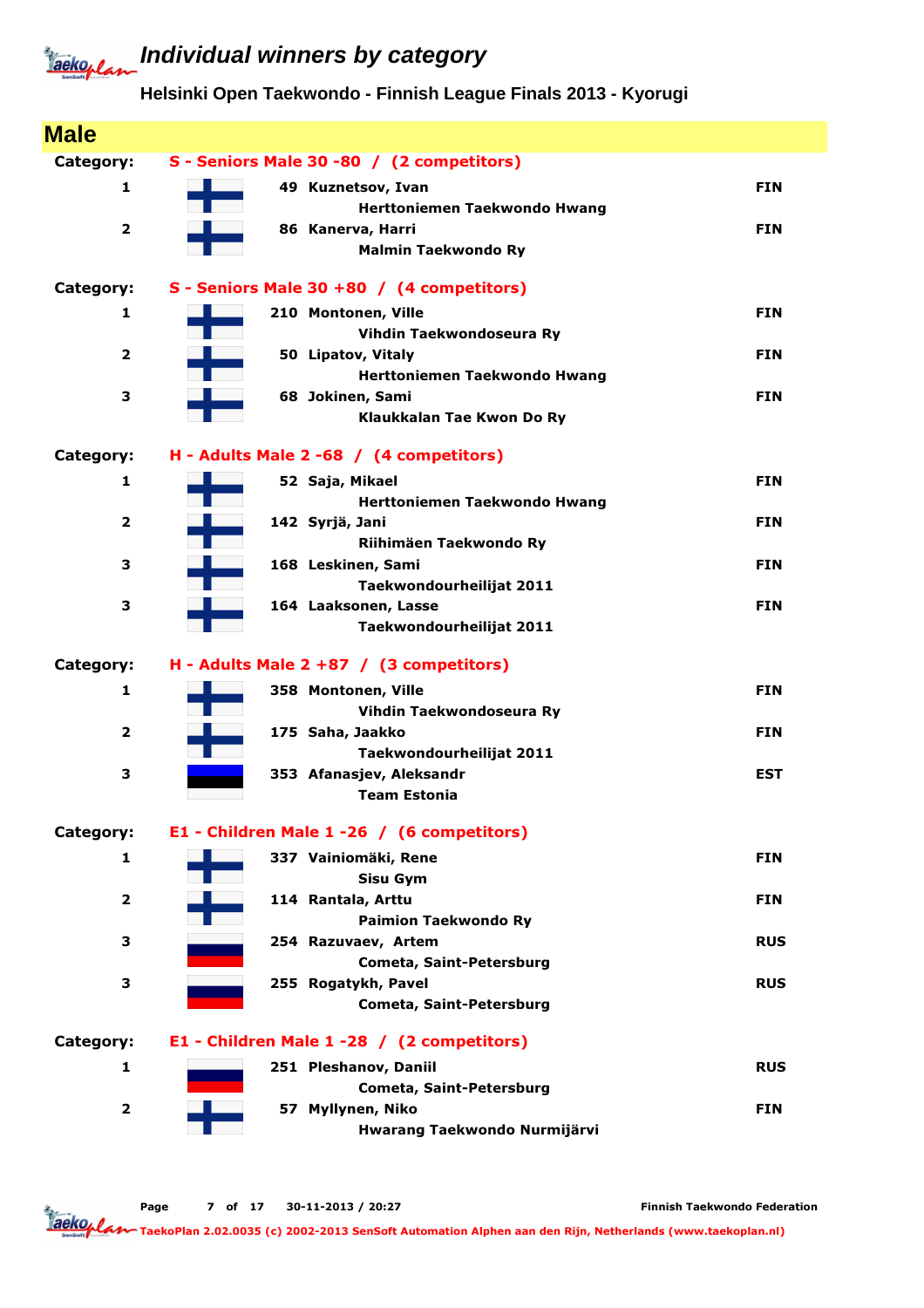## **Individual winners by category**

#### **Helsinki Open Taekwondo - Finnish League Finals 2013 - Kyorugi**

| <b>Male</b>             |                                            |            |
|-------------------------|--------------------------------------------|------------|
| Category:               | E1 - Children Male 1 -30 / (3 competitors) |            |
| $\mathbf{1}$            | 37 Myllynen, Niko                          | <b>FIN</b> |
|                         | Hwarang Taekwondo Nurmijärvi               |            |
| $\overline{\mathbf{2}}$ | 98 Kotilainen, Luca                        | <b>FIN</b> |
|                         | Mukwan Jyväskylä                           |            |
| 3                       | 88 Peshanov, Daniil                        | <b>RUS</b> |
|                         | Cometa, Saint-Petersburg                   |            |
| Category:               | E1 - Children Male 1 -34 / (5 competitors) |            |
| 1                       | 265 Smirnov, Daniil                        | <b>RUS</b> |
|                         | Cometa, Saint-Petersburg                   |            |
| $\overline{\mathbf{2}}$ | 345 Muskevits, Aleksandr                   | <b>EST</b> |
|                         | <b>Team Estonia</b>                        |            |
| 3                       | 2 Airola, Joose                            | <b>FIN</b> |
|                         | <b>Budokwai Taekwondo</b>                  |            |
| 3                       | 4 Eronen, Onni                             | <b>FIN</b> |
|                         | <b>Budokwai Taekwondo</b>                  |            |
| Category:               | E1 - Children Male 1 -37 / (2 competitors) |            |
| 1                       | 82 Boughrara, Hamza                        | <b>FIN</b> |
|                         | <b>Malmin Taekwondo Ry</b>                 |            |
| $\overline{\mathbf{2}}$ | 54 Aalto, Ilari                            | <b>FIN</b> |
|                         | Hwarang Taekwondo Nurmijärvi               |            |
| Category:               | C1 - Cadets Male 1 -33 / (6 competitors)   |            |
| $\mathbf{1}$            | 182 Mäkinen, Oskar                         | <b>FIN</b> |
|                         | Tampereen Kumgang Taekwondo                |            |
| $\overline{\mathbf{2}}$ | 320 Sokolov, Alexander                     | <b>RUS</b> |
|                         | <b>SPB Taekwondo.Ru</b>                    |            |
| 3                       | 160 Ali, Pirveisi                          | <b>FIN</b> |
|                         | Taekwondourheilijat 2011                   |            |
| 3                       | 116 Väänänen, Valtteri                     | <b>FIN</b> |
|                         | <b>Paimion Taekwondo Ry</b>                |            |
| Category:               | C1 - Cadets Male 1 -37 / (5 competitors)   |            |
| 1                       | 146 Koskinen, Oskari                       | <b>FIN</b> |
|                         | Salon Taekwondoseura Ry                    |            |
| $\overline{\mathbf{2}}$ | 5 Helle, Santeri                           | <b>FIN</b> |
|                         | <b>Budokwai Taekwondo</b>                  |            |
| з                       | 259 Safronov, Andrei                       | <b>RUS</b> |
|                         | Cometa, Saint-Petersburg                   |            |
| 3                       | 212 Kuokkanen, Kasperi                     | <b>FIN</b> |
|                         | <b>Yong Taekwondo</b>                      |            |

Page 8 of 17 30-11-2013 / 20:27

Finnish Taekwondo Federation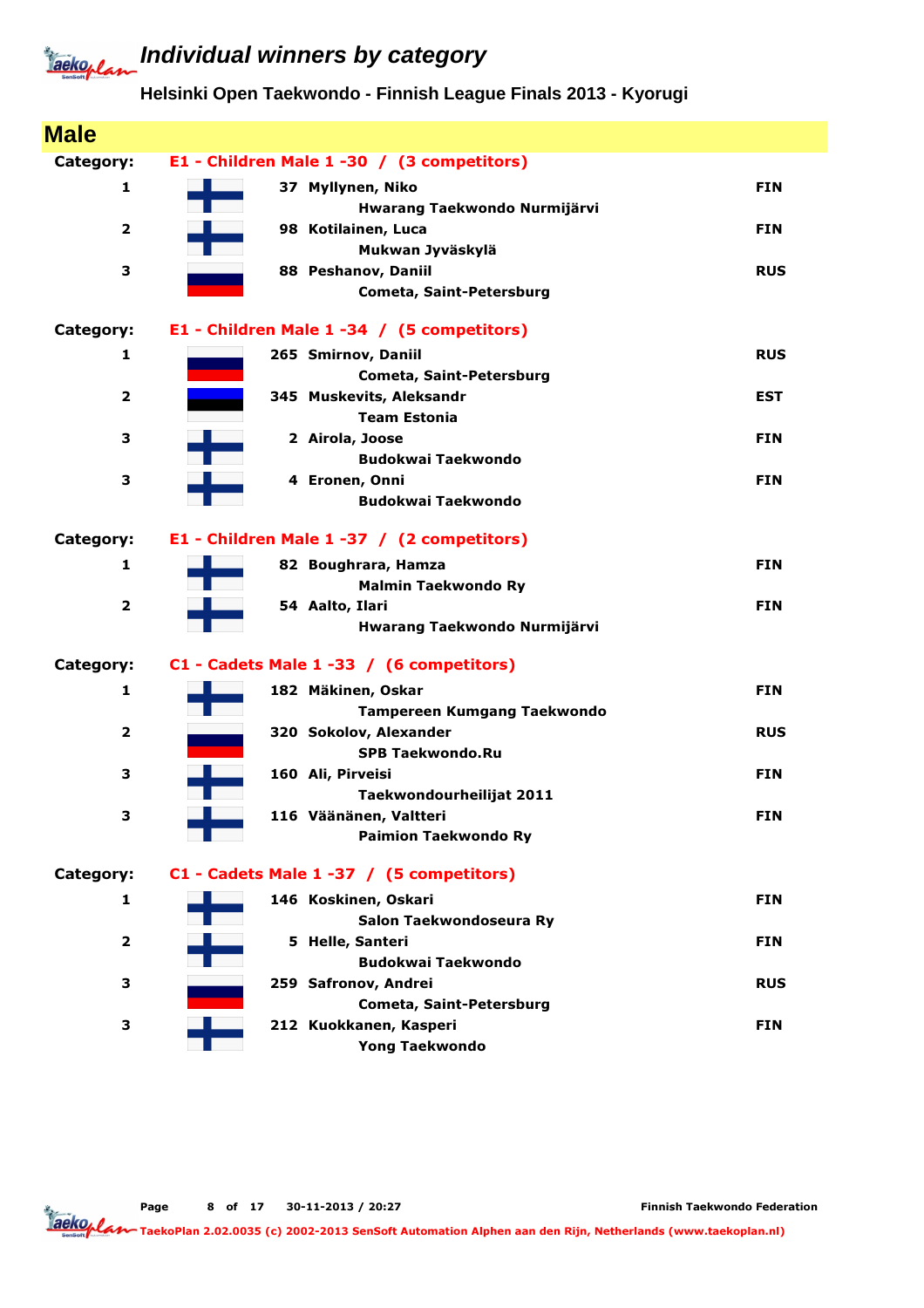### **Helsinki Open Taekwondo - Finnish League Finals 2013 - Kyorugi**

| <b>Male</b>             |                                                  |            |
|-------------------------|--------------------------------------------------|------------|
| Category:               | C1 - Cadets Male 1 -41 / (5 competitors)         |            |
| 1                       | 154 Moazezi, Chia                                | <b>FIN</b> |
|                         | <b>Taekwondo Lahti</b>                           |            |
| $\overline{2}$          | 178 Väyrynen, Aleksi                             | <b>FIN</b> |
|                         | Taekwondourheilijat 2011                         |            |
| з                       | 292 Marenkov, Konstantin                         | <b>RUS</b> |
|                         | <b>SPB Taekwondo.Ru</b>                          |            |
| 3                       | 66 Grönroos, Eemeli<br>Keravan Taekwondoseura Ry | <b>FIN</b> |
|                         |                                                  |            |
| Category:               | C1 - Cadets Male 1 -45 / (3 competitors)         |            |
| 1                       | 109 Soinio, Keijo                                | <b>FIN</b> |
|                         | Naantalin Taekwondo                              |            |
| $\overline{\mathbf{2}}$ | 325 Vasilev, Dmitryi                             | <b>RUS</b> |
|                         | <b>SPB Taekwondo.Ru</b>                          |            |
| 3                       | 181 Lehto, Teemu                                 | <b>FIN</b> |
|                         | <b>Tampereen Kumgang Taekwondo</b>               |            |
| Category:               | C1 - Cadets Male 1 -49 / (2 competitors)         |            |
| $\mathbf{1}$            | 268 Zhelvakov, Ilia                              | <b>RUS</b> |
|                         | Cometa, Saint-Petersburg                         |            |
| $\overline{2}$          | 332 Makogon, Oleg                                | <b>RUS</b> |
|                         | Taekwondo.Ru                                     |            |
| Category:               | C1 - Cadets Male 1 -53 / (8 competitors)         |            |
| 1                       | 246 Levchenko, Mikhail                           | <b>RUS</b> |
|                         | <b>Cometa, Saint-Petersburg</b>                  |            |
| $\overline{2}$          | 243 Ivanov, Danila                               | <b>RUS</b> |
|                         | Cometa, Saint-Petersburg                         |            |
| 3                       | 299 Novikov, Kirill                              | <b>RUS</b> |
|                         | <b>SPB Taekwondo.Ru</b>                          |            |
| 3                       | 150 Maanpää, Santtu                              | <b>FIN</b> |
|                         | Salon Taekwondoseura Ry                          |            |
| Category:               | C1 - Cadets Male 1 -61 / (2 competitors)         |            |
| 1                       | 221 Selyugin, Maxim                              | <b>RUS</b> |
|                         | 'Chirisan' Saint-Petersburg                      |            |
| $\overline{\mathbf{2}}$ | 310 Sedakov, Vladimir                            | <b>RUS</b> |
|                         | <b>SPB Taekwondo.Ru</b>                          |            |
| Category:               | C1 - Cadets Male 1 -65 / (2 competitors)         |            |
| 1                       | 233 Telmanov, Aleksandr                          | <b>RUS</b> |
|                         | <b>Cometa, Saint-Petersburg</b>                  |            |
| $\mathbf{2}$            | 162 Feka, Voker                                  | <b>FIN</b> |
|                         | Taekwondourheilijat 2011                         |            |

Finnish Taekwondo Federation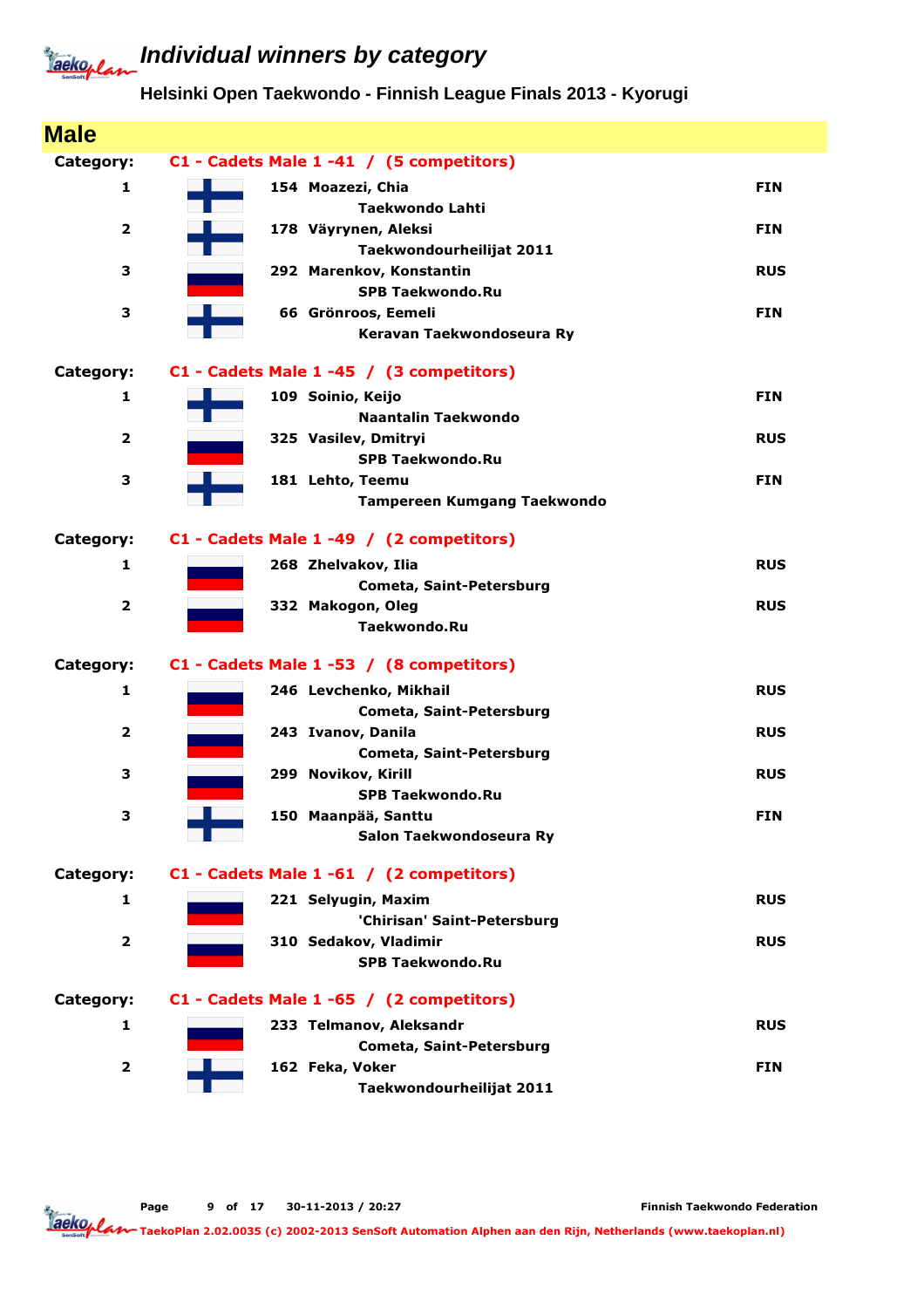### **Helsinki Open Taekwondo - Finnish League Finals 2013 - Kyorugi**

| <b>Female</b>           |                                                            |            |
|-------------------------|------------------------------------------------------------|------------|
| Category:               | D - Children Female 1 -28 / (3 competitors)                |            |
| 1                       | 113 Quinones, Sara<br>Taekwondourheilijat 2011             | <b>FIN</b> |
| $\overline{\mathbf{2}}$ | 317 Shuliachenko, Ekaterina<br><b>SPB Taekwondo.Ru</b>     | <b>RUS</b> |
| 3                       | 60 Suorela, Iisa<br>Hwarang Taekwondo Nurmijärvi           | <b>FIN</b> |
| Category:               | D - Children Female 1 -30 / (3 competitors)                |            |
| 1                       | 330 Stetcko, Aleksandra<br><b>Strelets SPB</b>             | <b>RUS</b> |
| $\overline{\mathbf{2}}$ | 172 Quinones, Sara<br>Taekwondourheilijat 2011             | <b>FIN</b> |
| 3                       | 343 Raagmets, Carmen<br><b>Team Estonia</b>                | <b>EST</b> |
| Category:               | D - Children Female 1 -37 / (5 competitors)                |            |
| 1                       | 232 Litvinova, Elizaveta<br>Cometa, Saint-Petersburg       | <b>RUS</b> |
| $\overline{\mathbf{2}}$ | 62 Toivonen, Elisa<br>Hwarang Taekwondo Nurmijärvi         | <b>FIN</b> |
| 3                       | 308 Sandrygailo, Sofia<br><b>SPB Taekwondo.Ru</b>          | <b>RUS</b> |
| 3                       | 27 Saarinen, Jenni<br><b>Doboksport Tampere</b>            | <b>FIN</b> |
| Category:               | D - Children Female 1 -40 / (4 competitors)                |            |
| 1                       | 236 Besfalina, Evgeniia<br><b>Cometa, Saint-Petersburg</b> | <b>RUS</b> |
| 2                       | 196 Lahti, Emilia<br>Tapiolan Taekwondo Hwang              | <b>FIN</b> |
| 3                       | 83 Boughrara, Chaimaa<br><b>Malmin Taekwondo Ry</b>        | <b>FIN</b> |
| з                       | 326 Virolaynen, Ksenia<br><b>SPB Taekwondo.Ru</b>          | <b>RUS</b> |
| Category:               | D - Children Female 1 -46 / (4 competitors)                |            |
| 1                       | 226 Ignatyev Sabourova, Anastasia<br>'Ilsan'               | <b>RUS</b> |
| $\overline{\mathbf{2}}$ | 75 Fredriksson, Sarah<br>Loviisan Taekwondo Ry             | <b>FIN</b> |
| з                       | 84 Boughrara, Chahrazed<br><b>Malmin Taekwondo Ry</b>      | <b>FIN</b> |
| з                       | 228 Iukhnovich, Polina<br>'Ilsan'                          | <b>RUS</b> |

Page 10 of 17 30-11-2013 / 20:27

Finnish Taekwondo Federation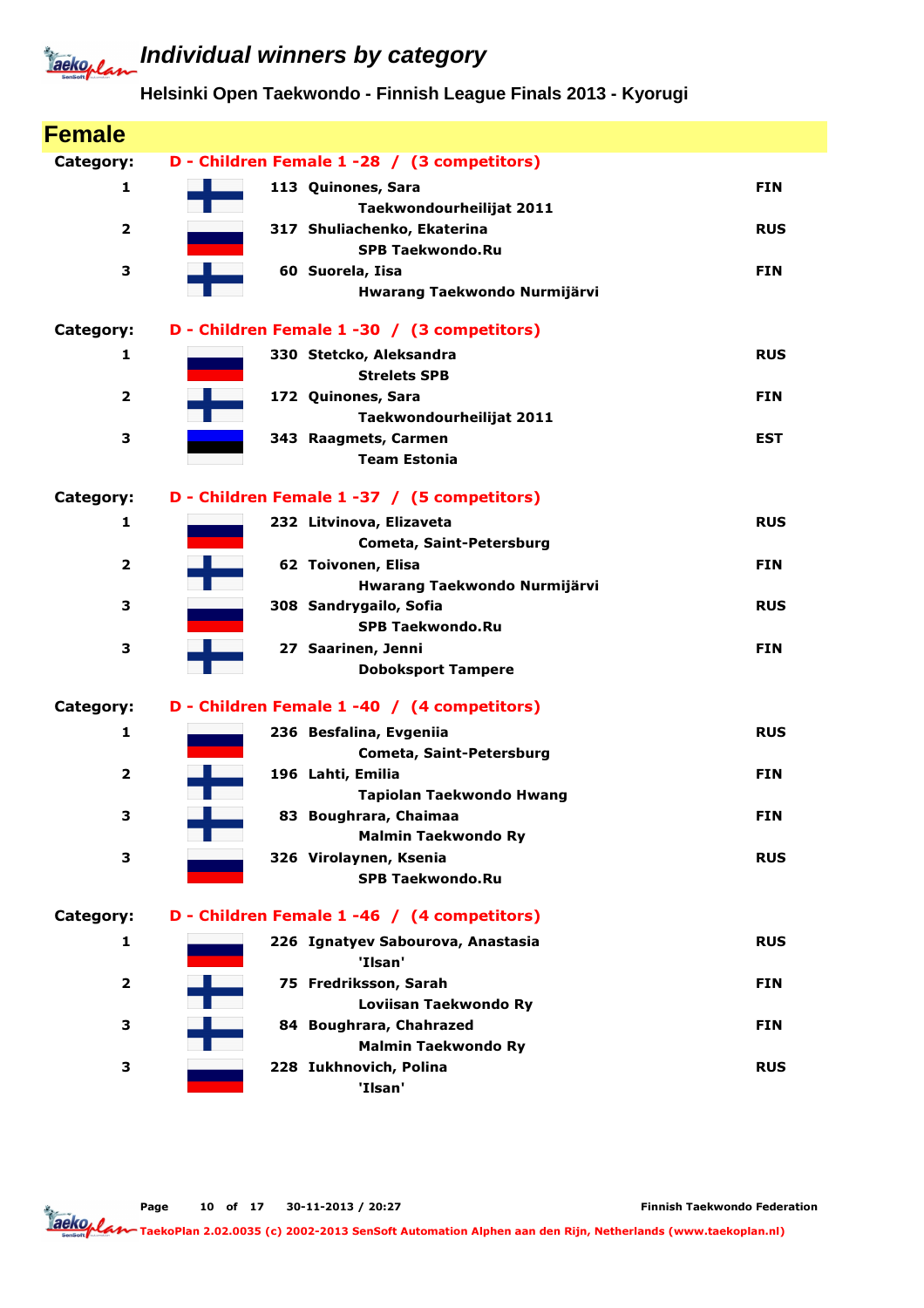#### **Helsinki Open Taekwondo - Finnish League Finals 2013 - Kyorugi**

| <b>Female</b>           |                                                        |            |
|-------------------------|--------------------------------------------------------|------------|
| Category:               | D - Children Female 1 -50 / (2 competitors)            |            |
| 1                       | 41 Muikku, Jessica                                     | <b>FIN</b> |
|                         | Hämeenlinnan Taekwondoseura Ry                         |            |
| $\overline{\mathbf{2}}$ | 158 Haavisto, Laura                                    | <b>FIN</b> |
|                         | Taekwondo Moodo Loppi                                  |            |
| Category:               | D - Children Female 2 -34 / (2 competitors)            |            |
| 1                       | 65 Sepponen, Noora                                     | <b>FIN</b> |
|                         | Izenzei Taekwondo Team Finland                         |            |
| $\overline{\mathbf{2}}$ | 218 Khasina, Diana                                     | <b>RUS</b> |
|                         | 'Chirisan' Saint-Petersburg                            |            |
| Category:               | D - Children Female 2 -37 / (3 competitors)            |            |
| 1                       | 58 Nieminen, Vilma                                     | <b>FIN</b> |
|                         | Hwarang Taekwondo Nurmijärvi                           |            |
| $\mathbf{2}$            | 56 Holopainen, Tuikku                                  | <b>FIN</b> |
|                         | Hwarang Taekwondo Nurmijärvi<br>137 Kaihilahti, Wilma  |            |
| З                       | Riihimäen Taekwondo Ry                                 | <b>FIN</b> |
|                         |                                                        |            |
| Category:               | D - Children Female 2 -43 / (2 competitors)            |            |
| 1                       | 48 Saaranen, Liisa                                     | <b>FIN</b> |
|                         | Helsingin Taekwondoseura Ry                            |            |
| 2                       | 130 Liang, Elli                                        | <b>FIN</b> |
|                         | <b>Rauman Taekwondo Ry</b>                             |            |
| Category:               | C2 - Children Female 2 -37 / (2 competitors)           |            |
| 1                       | 348 Uzhakhova, Leyla                                   | <b>EST</b> |
|                         | <b>Team Estonia</b>                                    |            |
| $\overline{2}$          | 294 Metalnikova, Polina<br><b>SPB Taekwondo.Ru</b>     | <b>RUS</b> |
|                         |                                                        |            |
| Category:               | C2 - Children Female 2 -41 / (3 competitors)           |            |
| 1                       | 53 Aalto, Tuila                                        | <b>FIN</b> |
|                         | Hwarang Taekwondo Nurmijärvi                           |            |
| $\overline{\mathbf{2}}$ | 206 Michelsson, Telma                                  | <b>FIN</b> |
| 3                       | <b>Turun Taekwondo Ry</b><br>131 Lyly, Helmi           | <b>FIN</b> |
|                         | Rauman Taekwondo Ry                                    |            |
|                         |                                                        |            |
| Category:               | C2 - Children Female 2 -44 / (3 competitors)           |            |
| 1                       | 190 Ojala, Jasmin                                      | <b>FIN</b> |
|                         | <b>Tampereen Kumgang Taekwondo</b>                     |            |
| $\overline{\mathbf{2}}$ | 55 Aalto, Tuila                                        | <b>FIN</b> |
| 3                       | Hwarang Taekwondo Nurmijärvi<br>74 Porola, Jenni-Maria | <b>FIN</b> |
|                         | Kokemäen Taekwondo Ry                                  |            |
|                         |                                                        |            |

Page 11 of 17 30-11-2013 / 20:27

Finnish Taekwondo Federation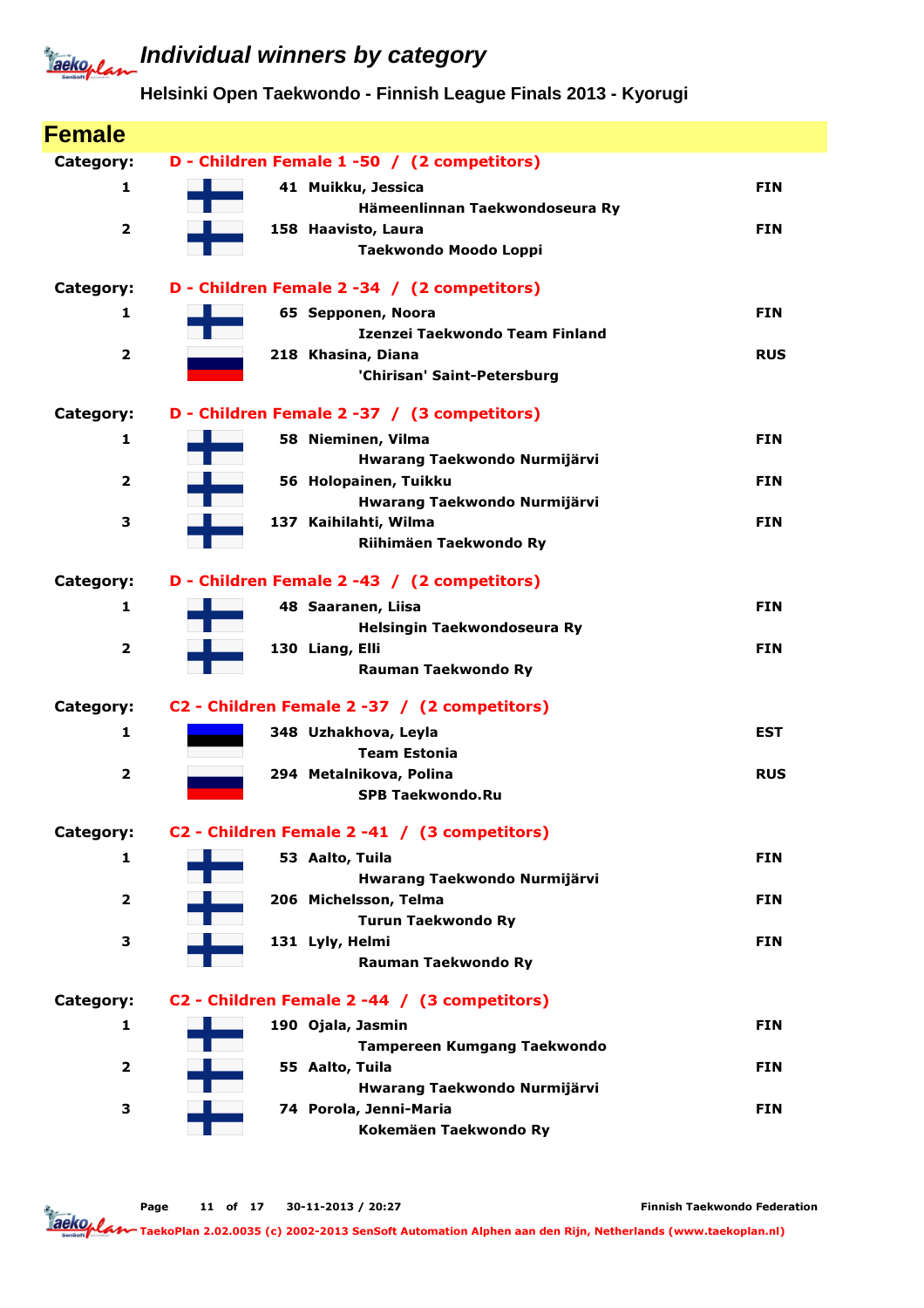### **Individual winners by category**

### **Helsinki Open Taekwondo - Finnish League Finals 2013 - Kyorugi**

| <b>Female</b>           |                                              |            |
|-------------------------|----------------------------------------------|------------|
| Category:               | C2 - Children Female 2 -47 / (2 competitors) |            |
| 1                       | 266 Vishnevskaia, Alesia                     | <b>RUS</b> |
|                         | Cometa, Saint-Petersburg                     |            |
| $\overline{\mathbf{2}}$ | 293 Mereshchuk, Arina                        | <b>RUS</b> |
|                         | <b>SPB Taekwondo.Ru</b>                      |            |
| Category:               | C2 - Children Female 2 -51 / (4 competitors) |            |
| 1                       | 313 Seliukova, Angelina                      | <b>RUS</b> |
|                         | <b>SPB Taekwondo.Ru</b>                      |            |
| $\overline{\mathbf{2}}$ | 185 Nurisalo, Amanda                         | <b>FIN</b> |
|                         | <b>Tampereen Kumgang Taekwondo</b>           |            |
| 3                       | 209 Iivarinen, Jessica                       | <b>FIN</b> |
|                         | Vihdin Taekwondoseura Ry                     |            |
| 3                       | 43 Thusberg, Sara-Ninni                      | <b>FIN</b> |
|                         | Hämeenlinnan Taekwondoseura Ry               |            |
| Category:               | C2 - Children Female 2 -55 / (2 competitors) |            |
| $\mathbf{1}$            | 201 Lumio, Emilia                            | <b>FIN</b> |
|                         | Toijalan Taekwondo - Chun                    |            |
| $\overline{2}$          | 306 Radionova, Ekaterina                     | <b>RUS</b> |
|                         | <b>SPB Taekwondo.Ru</b>                      |            |
| Category:               | C2 - Children Female 2 +59 / (5 competitors) |            |
| 1                       | 277 Bolatova, Karina                         | <b>RUS</b> |
|                         | <b>SPB Taekwondo.Ru</b>                      |            |
| $\overline{\mathbf{2}}$ | 203 Ruuska, Jenna                            | <b>FIN</b> |
|                         | Toijalan Taekwondo - Chun                    |            |
| з                       | 315 Sheveleva, Alexandra                     | <b>RUS</b> |
|                         | <b>SPB Taekwondo.Ru</b>                      |            |
| 3                       | 90 Reijonen, Camilla                         | <b>FIN</b> |
|                         | <b>Malmin Taekwondo Ry</b>                   |            |
| Category:               | B - Juniors Female 1 -46 / (2 competitors)   |            |
| 1                       | 93 Aalto, Vilja.                             | <b>FIN</b> |
|                         | Mukwan Jyväskylä                             |            |
| $\overline{\mathbf{2}}$ | 77 Fredriksson, Laura                        | <b>FIN</b> |
|                         | Loviisan Taekwondo Ry                        |            |
| Category:               | B - Juniors Female 1 -49 / (2 competitors)   |            |
| 1                       | 291 Leonova, Kseniya                         | <b>RUS</b> |
|                         | <b>SPB Taekwondo.Ru</b>                      |            |
| $\mathbf 2$             | 101 Linna, Lotta                             | <b>FIN</b> |
|                         | Mukwan Jyväskylä                             |            |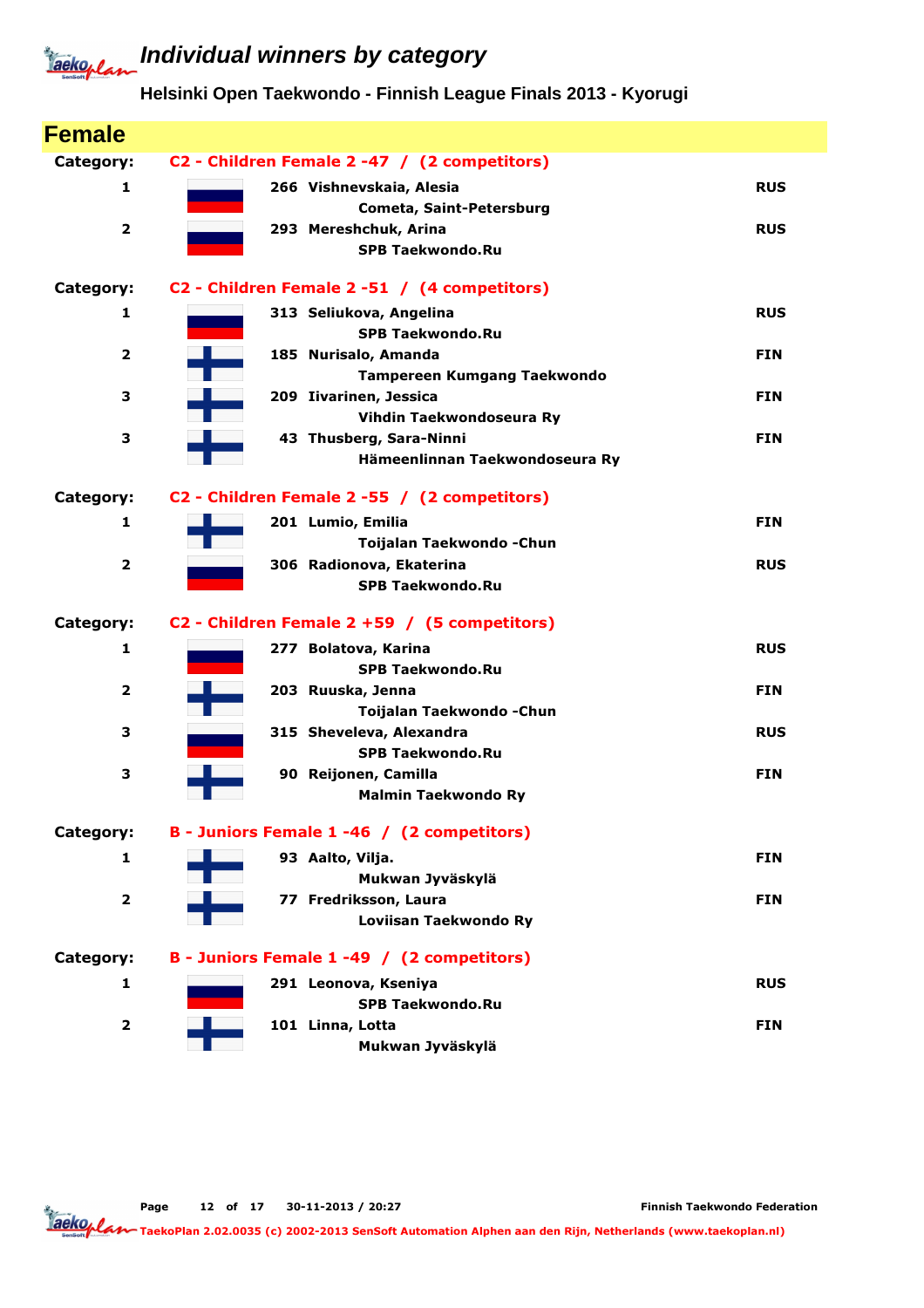### **Individual winners by category**

### **Helsinki Open Taekwondo - Finnish League Finals 2013 - Kyorugi**

| <b>Female</b>           |                                                    |            |
|-------------------------|----------------------------------------------------|------------|
| Category:               | B - Juniors Female 1 -59 / (6 competitors)         |            |
| 1                       | 288 Kuzmina, Ianina                                | <b>RUS</b> |
|                         | <b>SPB Taekwondo.Ru</b>                            |            |
| $\overline{\mathbf{2}}$ | 87 Kemppinen, Sofia                                | <b>FIN</b> |
| 3                       | <b>Malmin Taekwondo Ry</b><br>258 Rogozina, Marija | <b>RUS</b> |
|                         | Cometa, Saint-Petersburg                           |            |
| 3                       | 143 Torttila, Roosa                                | <b>FIN</b> |
|                         | Riihimäen Taekwondo Ry                             |            |
| Category:               | B - Juniors Female 1 -63 / (3 competitors)         |            |
| 1                       | 237 Bujnova, Nadezhda                              | <b>RUS</b> |
|                         | Cometa, Saint-Petersburg                           |            |
| $\mathbf{2}$            | 269 Zimniakova, Anastasia                          | <b>RUS</b> |
|                         | Cometa, Saint-Petersburg<br>32 Härkönen, Helmi     |            |
| 3                       | <b>Espoo Hwarang Team Ry</b>                       | <b>FIN</b> |
|                         |                                                    |            |
| Category:               | B - Juniors Female 1 -68 / (5 competitors)         |            |
| $\mathbf{1}$            | 354 Arif, Dareen                                   | <b>FIN</b> |
|                         | <b>Budokwai Taekwondo</b>                          |            |
| $\mathbf{2}$            | 33 Härkönen, Helmi                                 | <b>FIN</b> |
| 3                       | <b>Espoo Hwarang Team Ry</b><br>89 Rahmani, Ruqia  | <b>FIN</b> |
|                         | <b>Malmin Taekwondo Ry</b>                         |            |
| 3                       | 189 Nurmi, Veera                                   | <b>FIN</b> |
|                         | <b>Tampereen Kumgang Taekwondo</b>                 |            |
| Category:               | B - Juniors Female 2 -49 / (2 competitors)         |            |
| 1                       | 208 Silvennoinen, Milja-Mari                       | <b>FIN</b> |
|                         | <b>Turun Taekwondo Ry</b>                          |            |
| 2                       | 111 Jokinen, Nea                                   | <b>FIN</b> |
|                         | <b>Paimion Taekwondo Ry</b>                        |            |
| Category:               | B - Juniors Female 2 -59 / (3 competitors)         |            |
| $\mathbf{1}$            | 44 Kujala, Jutta                                   | <b>FIN</b> |
|                         | Helsingin Itsepuolustuskoulu                       |            |
| $\overline{\mathbf{2}}$ | 25 Knuutila, Maiju-Liina                           | <b>FIN</b> |
| 3                       | <b>Doboksport Tampere</b><br>110 Soisalo, Laura    | <b>FIN</b> |
|                         | Naantalin Taekwondo                                |            |
|                         |                                                    |            |
| Category:               | R1 - Open Female 1 -46 / (2 competitors)           |            |
| 1                       | 359 Qorbani, Shiwa<br>Porvoon Taekwondoseura Ry    | <b>FIN</b> |
| $\overline{\mathbf{2}}$ | 71 Nieminen, Johanna                               | <b>FIN</b> |
|                         | Klaukkalan Tae Kwon Do Ry                          |            |

Page 13 of 17 30-11-2013 / 20:27

Finnish Taekwondo Federation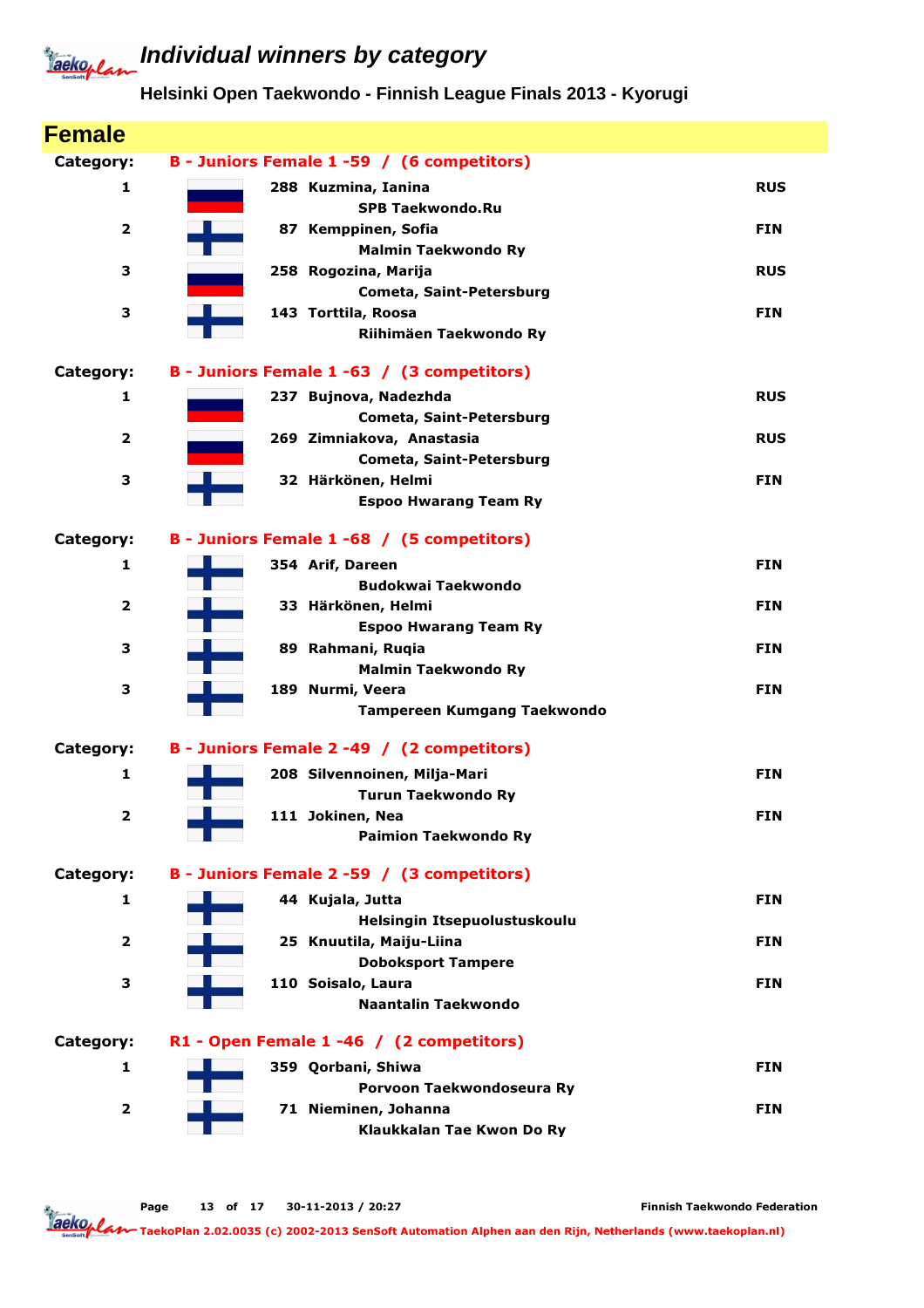## **Individual winners by category**

#### **Helsinki Open Taekwondo - Finnish League Finals 2013 - Kyorugi**

| <b>Female</b>           |                                                       |            |
|-------------------------|-------------------------------------------------------|------------|
| Category:               | R1 - Open Female 1 -49 / (3 competitors)              |            |
| 1                       | 169 Lovikka, Tanja<br>Taekwondourheilijat 2011        | <b>FIN</b> |
| 2                       | 100 Linna, Lotta                                      | <b>FIN</b> |
| 3                       | Mukwan Jyväskylä<br><b>NZ</b><br>357 An-Young, Sheena | <b>GBR</b> |
|                         | $\nabla$<br><b>GB</b>                                 |            |
| Category:               | R1 - Open Female 1 -57 / (4 competitors)              |            |
| 1                       | 289 Kuzmina, Ianina<br><b>SPB Taekwondo.Ru</b>        | <b>RUS</b> |
| $\overline{\mathbf{2}}$ | 135 Brusila, Katja                                    | <b>FIN</b> |
| 3                       | Riihimäen Taekwondo Ry<br>356 Ahmed, Maria            | <b>FIN</b> |
|                         | <b>Budokwai Taekwondo</b>                             |            |
| З                       | 11 Rambonen, Kristiina                                | <b>FIN</b> |
|                         | <b>Budokwai Taekwondo</b>                             |            |
| Category:               | R1 - Open Female 1 -62 / (2 competitors)              |            |
| 1                       | 8 Närhi, Roosa                                        | <b>FIN</b> |
|                         | <b>Budokwai Taekwondo</b>                             |            |
| $\overline{2}$          | 79 Ushakova, Marika<br><b>Team Estonia</b>            | <b>EST</b> |
| Category:               | R1 - Open Female 1 -67 / (4 competitors)              |            |
| 1                       | 3 Derbeneva, Katja                                    | <b>FIN</b> |
|                         | <b>Budokwai Taekwondo</b>                             |            |
| 2                       | 335 Tlili, Eva                                        | <b>SWE</b> |
|                         | <b>Stockholms TKD Akademi</b>                         |            |
| З                       | 29 Savage, Saina                                      | <b>FIN</b> |
| з                       | <b>Doboksport Tampere</b><br>95 Hakkarainen, Anna     | <b>FIN</b> |
|                         | Mukwan Jyväskylä                                      |            |
| Category:               | R1 - Open Female 1 -73 / (3 competitors)              |            |
| 1                       | 28 Savage, Saina<br><b>Doboksport Tampere</b>         | <b>FIN</b> |
| $\mathbf{2}$            | 138 Koivu, Irmeli                                     | <b>FIN</b> |
| З                       | Riihimäen Taekwondo Ry<br>336 Tlili, Eva              | <b>SWE</b> |
|                         | <b>Stockholms TKD Akademi</b>                         |            |
| Category:               | S - Seniors Female 30 -57 / (2 competitors)           |            |
| 1                       | 300 Onegina, Evgeniia                                 | <b>RUS</b> |
|                         | <b>SPB Taekwondo.Ru</b>                               |            |
|                         |                                                       |            |
| $\overline{\mathbf{2}}$ | 239 Chistova, Elena<br>Cometa, Saint-Petersburg       | <b>RUS</b> |

Page 14 of 17 30-11-2013 / 20:27

Finnish Taekwondo Federation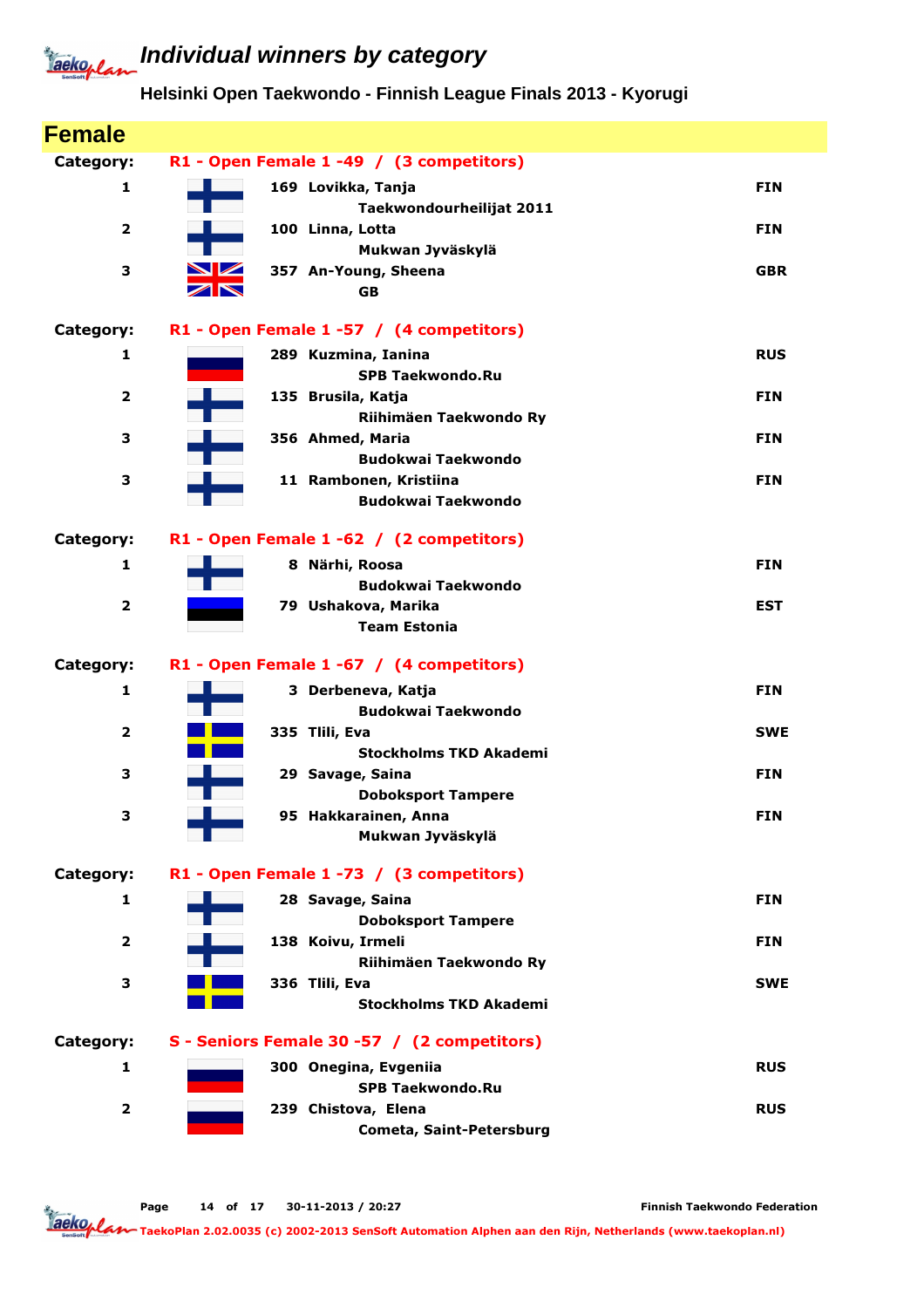### **Helsinki Open Taekwondo - Finnish League Finals 2013 - Kyorugi**

| <b>Female</b>           |                                                       |            |
|-------------------------|-------------------------------------------------------|------------|
| Category:               | H - Adults Female 2 -62 / (8 competitors)             |            |
| $\mathbf{1}$            | 250 Pashkova, Tatiana<br>Cometa, Saint-Petersburg     | <b>RUS</b> |
| $\overline{\mathbf{2}}$ | 331 Kharlashina, Anastasiya<br><b>Taekwondo.Ru</b>    | <b>RUS</b> |
| 3                       | 139 Lautala, Jelena<br>Riihimäen Taekwondo Ry         | <b>FIN</b> |
| 3                       | 123 Heinonen, Henrika<br>Porin Taekwondoseura Ry      | <b>FIN</b> |
| Category:               | E1 - Children Female 1 -23 / (2 competitors)          |            |
| 1                       | 17 Sassa, Minttu<br><b>Budokwai Taekwondo</b>         | <b>FIN</b> |
| $\overline{\mathbf{2}}$ | 31 Tiihonen, Viivi<br><b>Doboksport Tampere</b>       | <b>FIN</b> |
| Category:               | E1 - Children Female 1 -26 / (3 competitors)          |            |
| 1                       | 342 Eloura, Charles<br><b>Team Estonia</b>            | <b>EST</b> |
| $\overline{\mathbf{2}}$ | 350 Uzhakhova, Mariam<br><b>Team Estonia</b>          | EST        |
| 3                       | 103 Pesonen, Emma<br>Mukwan Jyväskylä                 | <b>FIN</b> |
| Category:               | E1 - Children Female 1 -28 / (2 competitors)          |            |
| 1                       | 227 Ignatyev Soborova, Ekaterina<br>'Ilsan'           | <b>RUS</b> |
| $\overline{\mathbf{2}}$ | 174 Quinones, Sara<br>Taekwondourheilijat 2011        | <b>FIN</b> |
| Category:               | C1 - Cadets Female 1 -33 / (6 competitors)            |            |
| $\mathbf{1}$            | 235 Artamonova, Anastasia<br>Cometa, Saint-Petersburg | <b>RUS</b> |
| $\overline{\mathbf{2}}$ | 260 Shcherbakova, Polina<br>Cometa, Saint-Petersburg  | <b>RUS</b> |
| 3                       | 22 Tammila, Ida<br><b>Budokwai Taekwondo</b>          | <b>FIN</b> |
| 3                       | 180 Lehto, Sini<br><b>Tampereen Kumgang Taekwondo</b> | <b>FIN</b> |
| Category:               | C1 - Cadets Female 1 -37 / (3 competitors)            |            |
| 1                       | 177 Väyrynen, Milla<br>Taekwondourheilijat 2011       | <b>FIN</b> |
| $\overline{2}$          | 20 Tammila, Ida<br><b>Budokwai Taekwondo</b>          | <b>FIN</b> |
| 3                       | 282 Imamova, Polina<br><b>SPB Taekwondo.Ru</b>        | <b>RUS</b> |

Page 15 of 17 30-11-2013 / 20:27

Finnish Taekwondo Federation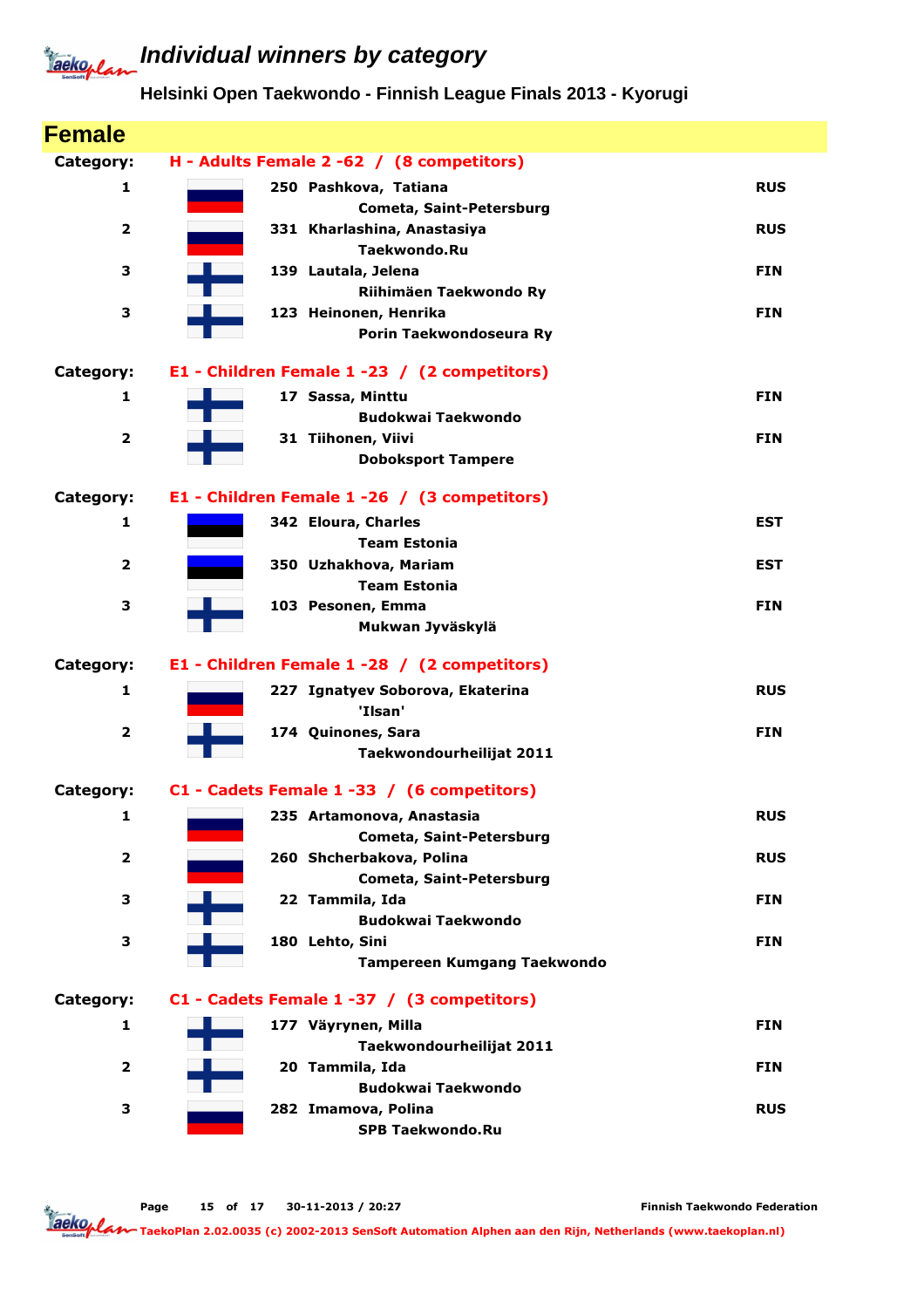### **Individual winners by category**

### **Helsinki Open Taekwondo - Finnish League Finals 2013 - Kyorugi**

| <b>Female</b>           |                                                |            |
|-------------------------|------------------------------------------------|------------|
| Category:               | C1 - Cadets Female 1 -41 / (2 competitors)     |            |
| 1                       | 263 Sipovich, Polina                           | <b>RUS</b> |
|                         | <b>Cometa, Saint-Petersburg</b>                |            |
| $\overline{\mathbf{2}}$ | 355 Väyrynen, Milla                            | <b>FIN</b> |
|                         | Taekwondourheilijat 2011                       |            |
| Category:               | C1 - Cadets Female 1 -44 / (3 competitors)     |            |
| 1                       | 10 Sipovich, Polina                            | <b>RUS</b> |
|                         | Cometa, Saint-Petersburg                       |            |
| $\mathbf{2}$            | 214 Rannikko, Noora                            | <b>FIN</b> |
|                         | <b>Yong Taekwondo</b>                          |            |
| 3                       | 18 Somsanook, Siri                             | <b>FIN</b> |
|                         | <b>Budokwai Taekwondo</b>                      |            |
| Category:               | C1 - Cadets Female 1 -47 / (5 competitors)     |            |
| 1                       | 76 Fredriksson, Laura                          | <b>FIN</b> |
|                         | Loviisan Taekwondo Ry                          |            |
| $\mathbf{2}$            | 215 Rannikko, Noora                            | <b>FIN</b> |
|                         | <b>Yong Taekwondo</b>                          |            |
| 3                       | 295 Molchanova, Anastasia                      | <b>RUS</b> |
|                         | <b>SPB Taekwondo.Ru</b>                        |            |
| 3                       | 92 Aalto, Vilja                                | <b>FIN</b> |
|                         | Mukwan Jyväskylä                               |            |
| Category:               | C1 - Cadets Female 1 -51 / (7 competitors)     |            |
| 1                       | 296 Naydenova, Alina                           | <b>RUS</b> |
|                         | <b>SPB Taekwondo.Ru</b>                        |            |
| $\overline{2}$          | 23 Tuomenkoski, Kanwara                        | <b>FIN</b> |
|                         | <b>Budokwai Taekwondo</b>                      |            |
| 3                       | 99 Lehtinen, Oona                              | <b>FIN</b> |
|                         | Mukwan Jyväskylä                               |            |
| 3                       | 1 Aaltonen, Nella<br><b>Budokwai Taekwondo</b> | <b>FIN</b> |
|                         |                                                |            |
| Category:               | C1 - Cadets Female 1 -55 / (5 competitors)     |            |
| 1                       | 284 Kostitcyna, Darya                          | <b>RUS</b> |
|                         | <b>SPB Taekwondo.Ru</b>                        |            |
| $\overline{2}$          | 216 Grusheva, Mariia                           | <b>RUS</b> |
|                         | 'Chirisan' Saint-Petersburg                    |            |
| з                       | 80 Lindblad, Karin                             | <b>FIN</b> |
|                         | Loviisan Taekwondo Ry                          |            |
| 3                       | 6 Järvinen, Ronja<br><b>Budokwai Taekwondo</b> | <b>FIN</b> |
|                         |                                                |            |